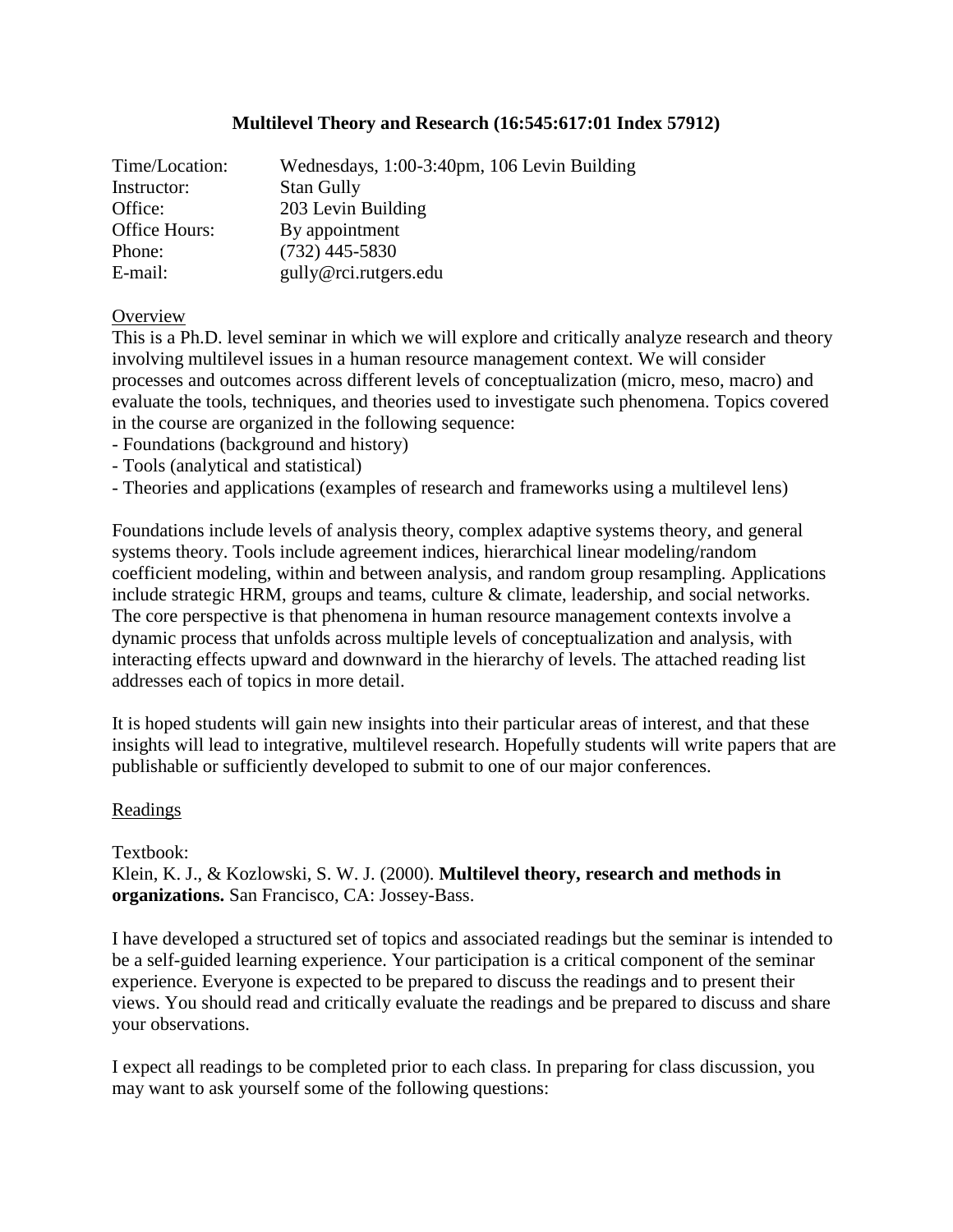Why was this reading assigned?

In what way does a multilevel perspective change our thinking on the selected topic? What is the "proper" level of analysis? At what level do the authors operate? Do the levels of theory, measurement, analysis, and conclusion match? What did you find interesting about this article?

I expect every person in the seminar to do some additional searching to find articles that address important topics using a multilevel perspective. Each student should submit one or more scholarly articles identified over the course of the semester.

The attached reading list is primarily composed of examples of cross-level and/or multilevel research and theory. I have tried to comb the major journals to find as many examples as possible. However, I am sure that I have missed many. Feel free to bring in other articles that could be added to the list. We will not read all these articles. However, if you are interested in a particular content area, there are plenty of additional readings listed that may help in writing your paper, or future research. I will try to retain some flexibility in both the readings and the schedule. I will likely be updating the list as we progress through the semester. Students may also wish to add articles they think might be of interest.

## Student Discussion Leaders

Students are expected to have read all assigned readings before meeting each week. All students are expected to participate in the discussion of the assigned readings for the week and each student will be assigned one or more weeks in which they are responsible for identifying an additional key article and leading part of the day's discussion. Discussion leaders will be expected to present the critical perspectives of the readings assigned for the week and engage classmates in thoughtful exploration of the materials, including critical analysis and questioning of the perspectives presented in the assigned readings. Handouts should be prepared by the discussion leader for classmates and supplementary readings should be included by the student leader that either support or negate the perspectives presented in the assigned readings.

# Research Project

You will be asked to apply the concepts presented in the course by writing a conceptual paper addressing some area of research using multilevel theory and associated tools. Ideally, the paper ultimately will be suitable for submission to a journal or may serve as a basis for future research. An outline and the first few pages of your paper are due by 10/21.

The goal is to have you view your own research interests from a broader, more complete, and potentially more complex, multilevel frame of reference. You can choose any topic you wish but it will be helpful if you are already knowledgeable about the topic.

### Presentation of Paper

You will be asked to present your project to your colleagues in 15 to 20 minutes. This is consistent with the amount of time allowed at professional meetings. You should prepare as if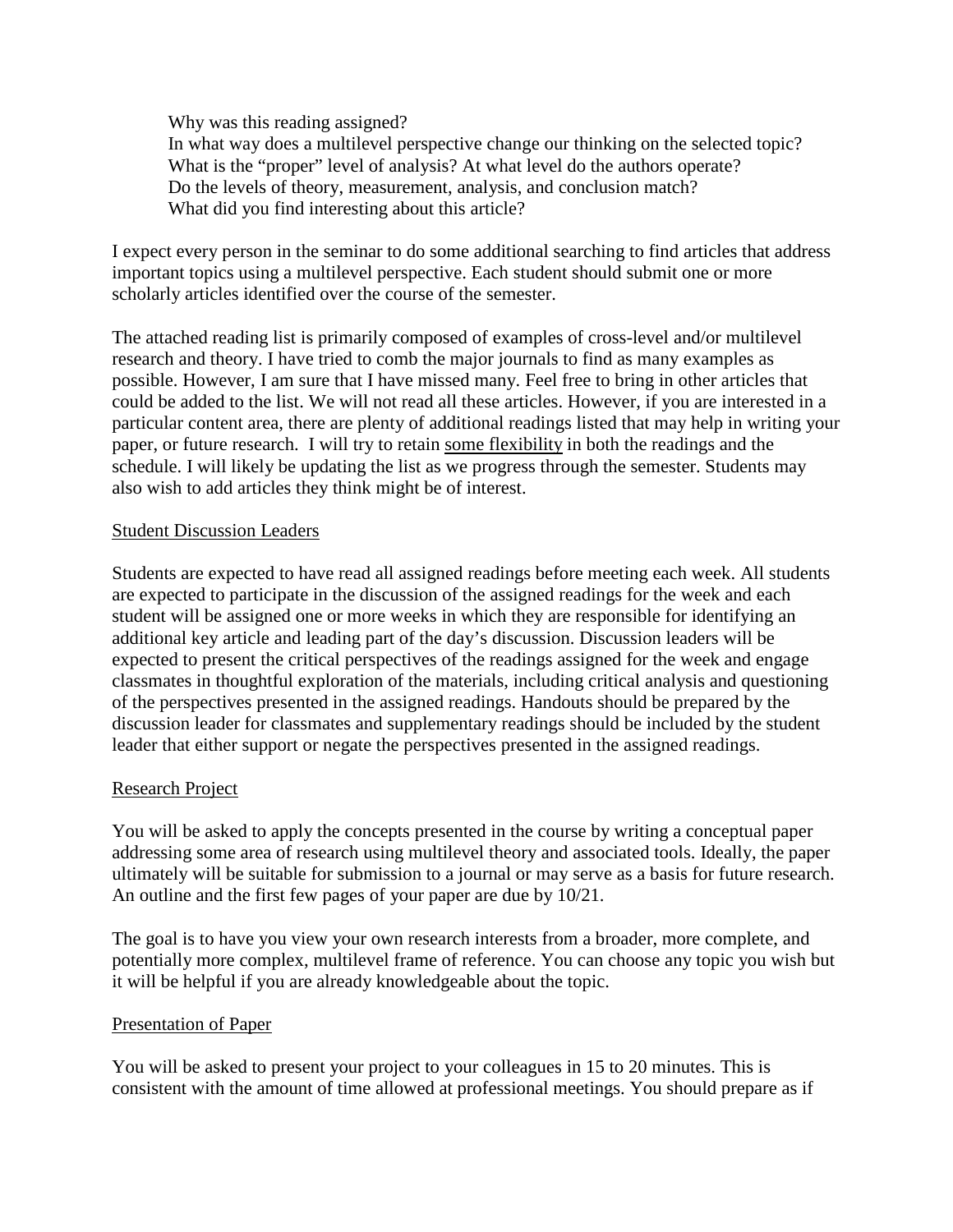you were presenting a paper at a conference. Your colleagues and I will provide you with feedback on your ideas and your revisions will be due by the last week of class.

## Exercises

At certain points in the semester exercises may be assigned to clarify concepts or strengthen conceptual understanding. All exercises are expected to be completed as assigned and will be graded on a straight scale..

### Essay and Multiple Choice Exam

This will be a 24 hour take-home exam; students will be given 3 questions from which to choose two to answer. Answers for each question should be 4-5 typed pages, and will be graded according to criteria for qualifying exams. Students are expected to complete this exam with no help from, or discussion with other students or faculty. You should view this as practice for the real thing.

# Grades

- 10% Attendance, participation, article submissions, contributions to class discussions
- 10% Exercises
- 20% Exam
- 20% Discussion leader and providing critiques of draft projects
- 10% Research presentation
- 30% Final project

Final grades are assigned according to the following scale based on the weighted performance of the above dimensions:

 $(90-100\%) = A$  $(86-89.9\%) = B+$  $(80-85.9\%) = B$  $(76-79.9\%) = C+$  $(70-75.9\%) = C$  $(0-69.9\%) = F$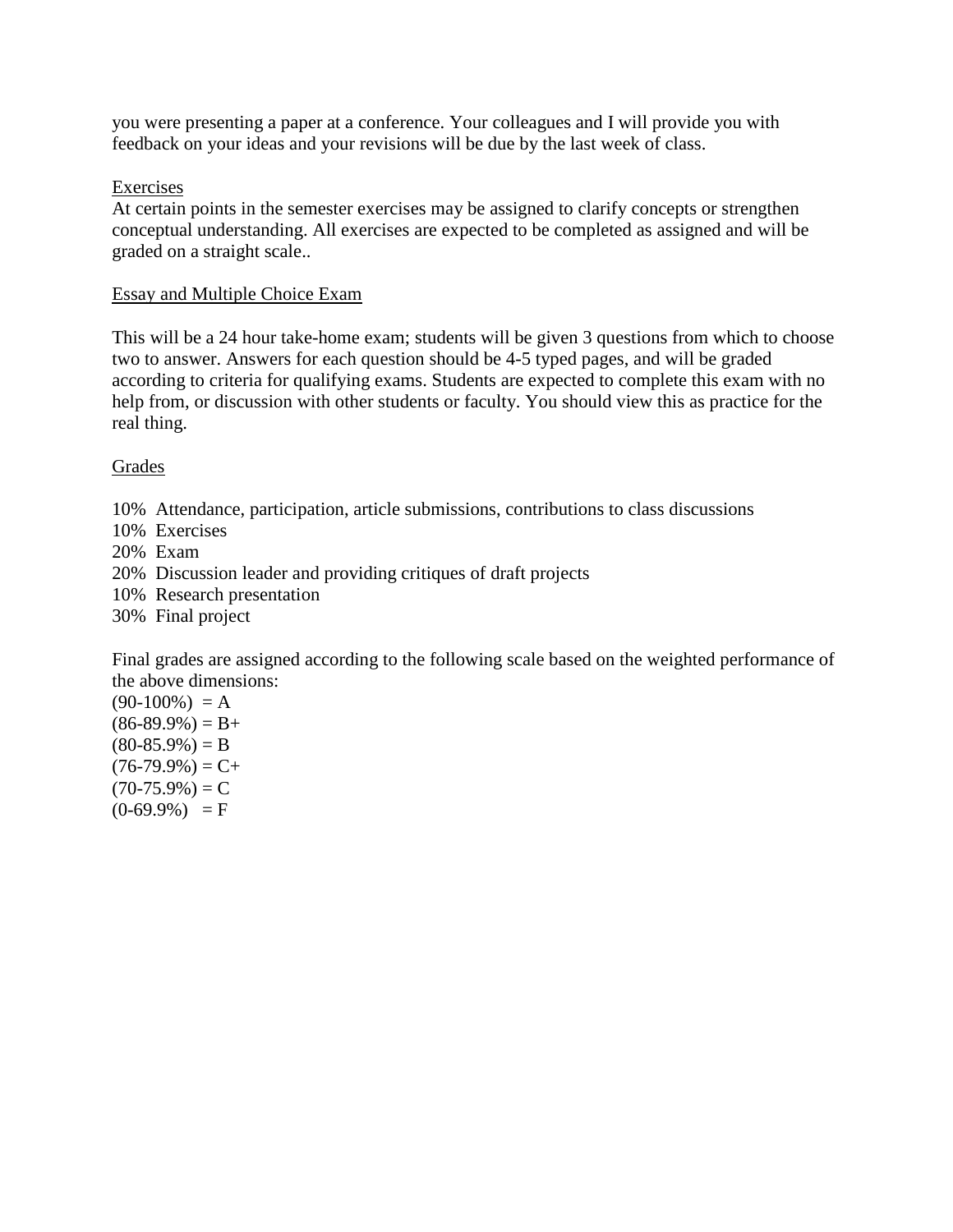| <b>Date</b> | <b>Topic</b>                              | <b>Details</b> |
|-------------|-------------------------------------------|----------------|
| 1/23        | Introduction / Overview                   |                |
| 1/30        | <b>Theoretical Foundations I</b>          |                |
| 2/6         | Foundations II                            |                |
|             | <b>Initial idea due</b>                   |                |
| 2/13        | <b>Introduction to Statistical Issues</b> |                |
| 2/20        | Agreement & Reliability                   |                |
| 2/27        | WABA / HLM / RCM                          |                |
| 3/6         | Cross Level Theory / Contextual           |                |
|             | Models / Frog-Pond / Moderation           |                |
| 3/13        | <b>Multilevel Mediation</b>               |                |
|             | Pages 1-5 due                             |                |
| 3/20        | <b>SPRING BREAK!</b>                      |                |
| 3/27        | <b>Climate and Culture</b>                |                |
| 4/3         | Strategic HRM & Employee                  |                |
|             | Performance                               |                |
| 4/10        | <b>Project Work Session</b>               |                |
| 4/17        | Training                                  |                |
| 4/24        | Teams and Leadership                      |                |
|             | Pages 1-10 due with references            |                |
| 5/1         | Selection and Staffing                    |                |
| 5/8         | Presentations                             |                |
|             | <b>Final papers due</b>                   |                |
| 5/15        | <b>Final Exam</b>                         |                |
|             | <b>Feedback on presentations due</b>      |                |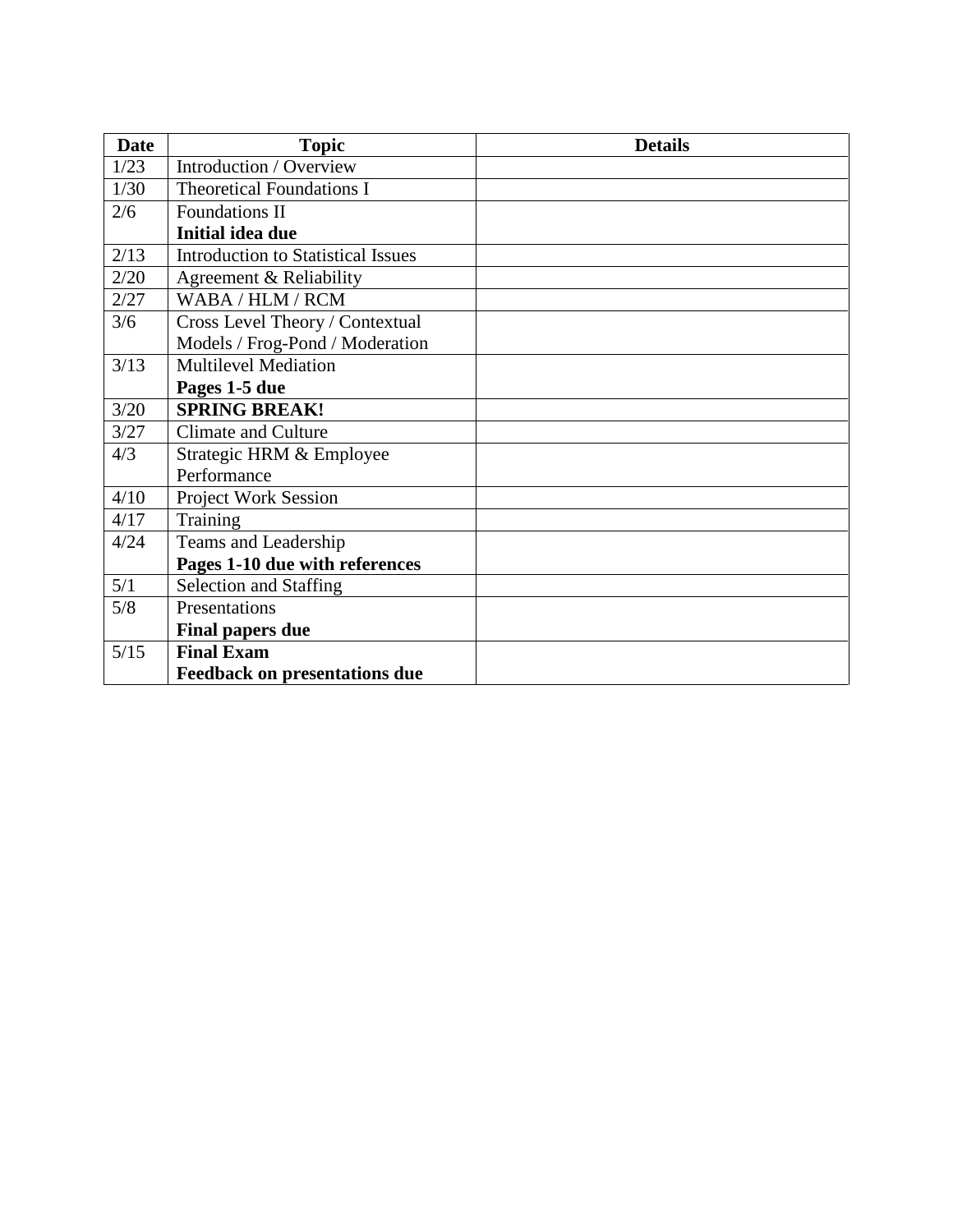### Readings

#### **Introduction, course overview, no readings**

#### **Foundations I**

Katz, D., & Kahn, R. L. 1978. **The social psychology of organizations** (Chapters 1-3, pp. 1-68). NY: Wiley.

Mathieu, J. E., & Chen, G. (2011). The etiology of the multilevel paradigm in management research. Journal of Management, 37, 610-641.

Pfeffer, J. 1991. Organization theory and structural perspectives on management. Journal of Management, **17**: 789-803.

Simon, H. A. 1973. **The organization of complex systems.** In H.H. Pattee (Ed.), Hierarchy theory (pp. 1-27). NY: Braziller.

von Bertalanffy, L. 1968. **General system theory: Foundations, development, applications** (pp. 30-53). New York: George Braziller

### *Optional:*

von Bertalanffy, L. 1972. The history and status of general systems theory. In G. J. Klir (Ed.), Trends in general system theory (pp. 21-41). Wiley.

### **Foundations II**

Klein, K. J., Dansereau, F., & Hall, R. J. 1994. Levels issues in theory development, data collection, and analysis. Academy of Management Review, **19**: 195-229.

Commentary: George, J. M., & James, L. R. 1994. Levels issues in theory development. Academy of Management Review, **19**: 636-640.

Kozlowski, S. W. J., & Klein, K. J. (2000). A multilevel approach to theory and research in organizations: Contextual, temporal, and emergent processes. In K. J. Klein & S. W. J. Kozlowski (Eds.), **Multilevel theory, research, and methods in organizations: Foundations, extensions, and new directions** (pp. 3-90). San Francisco, CA: Jossey-Bass.

Rousseau, D. M. (1985). Issues of level in organizational research: Multilevel and cross-level perspectives. In L. L. Cummings & B. Staw (Eds.), **Research in organizational behavior** (Vol. 7, pp1-37). Greenwich, CT: JAI Press.

#### Measurement Issues

Chan, D. (1998). Functional relations among constructs in the same content domain at different levels of analysis: A typology of composition models. Journal of Applied Psychology, 83, 234- 246.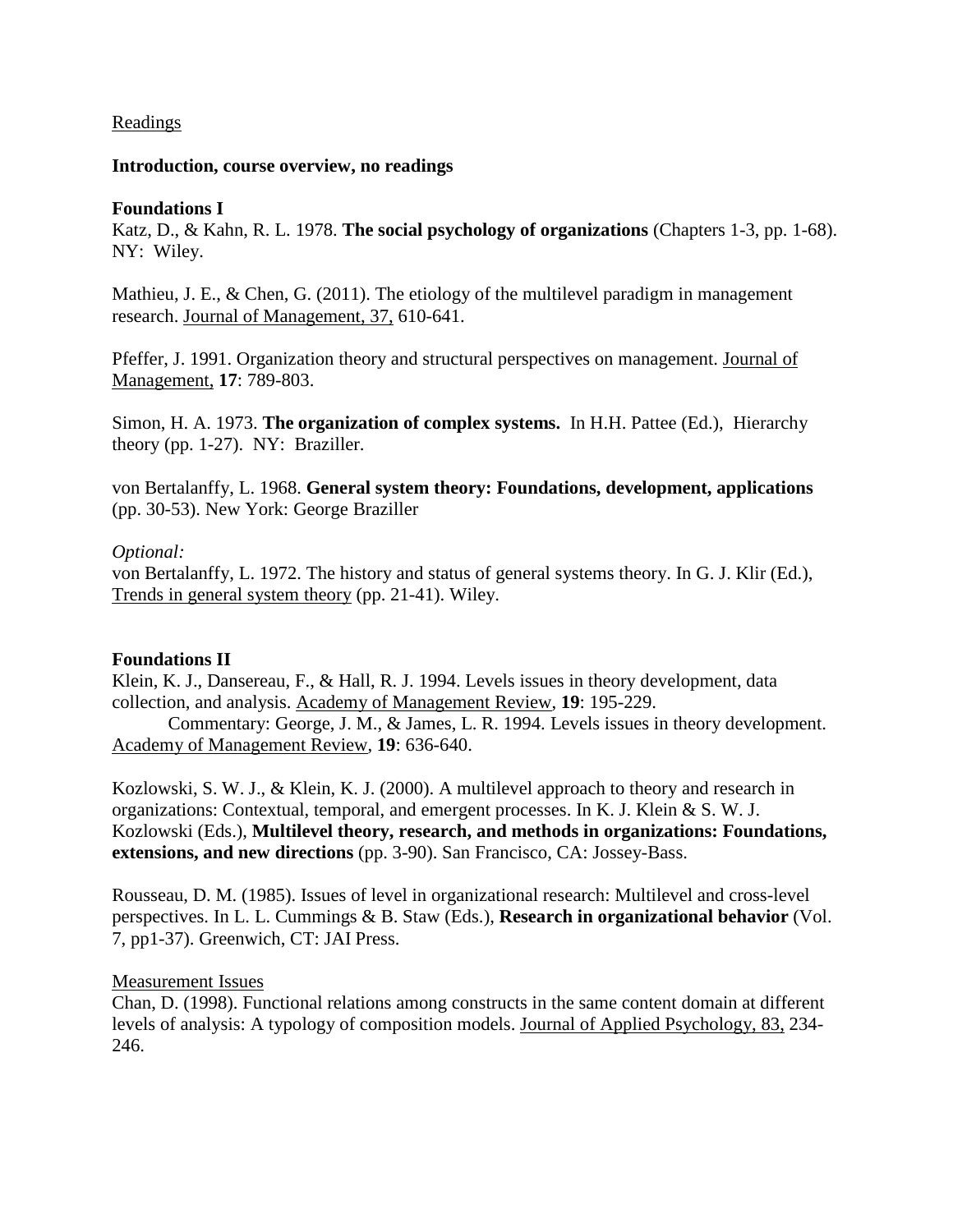Chen, G., Mathieu, J. E., & Bliese, P. D. (2004). A framework for conducting multilevel construct validation. In F. J. Yammarino & F. Dansereau (Eds.), **Research in multilevel issues: Multilevel issues in organizational behavior and processes** (Vol. 3, pp. 273-303). Elsevier: Oxford, U.K.

## *Optional:*

Chen, G., Mathieu, J. E., & Bliese, P. D. (2004b). Validating frogs and ponds in multilevel contexts: Some afterthoughts. In F. J. Yammarino & F. Dansereau (Eds.), **Research in multilevel issues: Multilevel issues in organizational behavior and processes** (Vol. 3, pp. 335-343). Elsevier: Oxford, U.K.

Hitt, M. A., Beamish, P. W., Jackson, S. E., & Mathieu, J. E. (2007). Building theoretical and empirical bridges across levels: Multilevel research in management. Academy of Management Journal, 50, 1385-1399.

Klein, K.J., Tosi, H., & Cannella, A.A., Jr. (1999). Multilevel theory building: Benefits, barriers, and new developments. Academy of Management Review, 24, 243-248.

Klein, K. J., & Kozlowski, S. W. J. (2000). From micro to meso: Critical steps in conceptualizing and conducting multilevel research. Organizational Research Methods, 3, 211- 236.

Morgeson, F. P., & Hofmann, D. A. (1999). The structure and function of collective constructs: Implications for multilevel research and theory development. Academy of Management Review, 24, 249-265.

Roberts, K. H., Hulin, C. L., & Rousseau, D. M. (1978). Developing an interdisciplinary science of organizations. San Francisco: Jossey-Bass (Chapters 1-3, pp. 1-80).

### **Introduction to Statistical Issues**

Firebaugh, G. 1978. A rule for inferring individual-level relationships from aggregate data. American Sociological Review, 43: 557-572.

Glick, W. H., & Roberts. K. (1984). Hypothesized interdependence, assumed independence. Academy of Management Review, 9, 722-735.

Hannan, M. T. & Burstein, L. 1974. Estimation from grouped observations. American Sociological Review, 39, 374-392.

James, L. R. (l982). Aggregation bias in estimates of perceptual agreement. Journal of Applied Psychology, 67, 2l9-229.

Ostroff, C. (1993). Comparing correlations based on individual-level and aggregated data. Journal of Applied Psychology, 78, 569-582.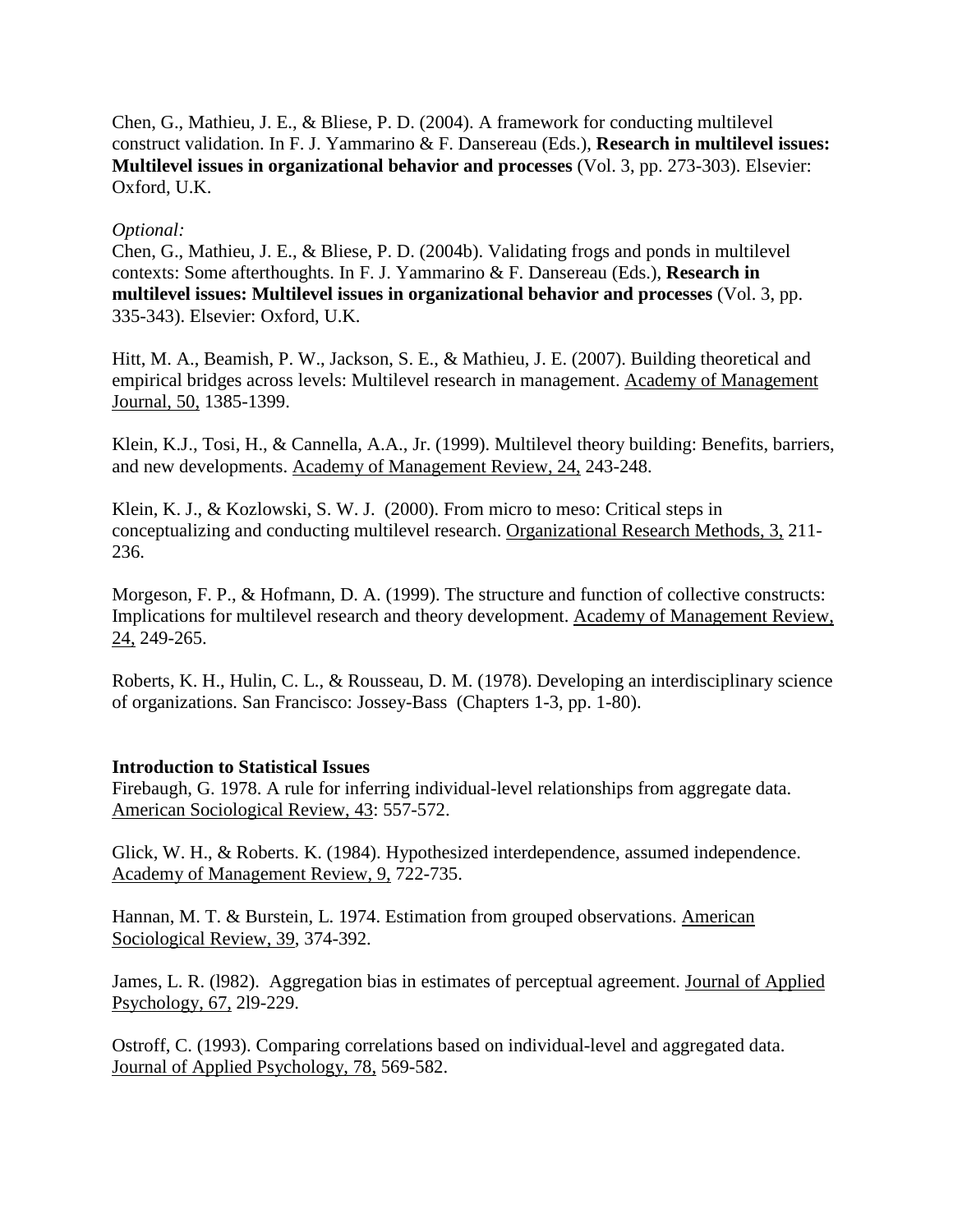Roberts, K. H., Hulin, C. L., & Rousseau, D. M. 1978. Aggregation problems in organizational science. Developing an Interdisciplinary Science of Organizations (Ch. 4, pp. 81-109). San Francisco: Jossey-Bass.

Data Analysis in R (to install R) Bliese, P. (Feb, 2009). Multilevel modeling in R (2.3). <http://cran.r-project.org/web/packages/multilevel/index.html>

## *Optional:*

Campbell, D. T. (1958). Common fate, similarity, and other indices of the status of aggregates of persons as social entities. Behavioral Science, 3, 14-25.

Firebaugh, G. (1979). Assessing group effects: A comparison of two methods. Sociological Methods & Research, 7, 384-395.

+Freeman, J. H. 1978. The unit of analysis in organizational research. In M. W. Meyer & Associates (Eds.), Environments and Organizations (pp. 335-351). San Francisco: Jossey-Bass.

Lincoln, J. R., & Zeitz, G. (1980). Organizational properties from aggregate data: Separating individual and structural effects. American Sociological Review, 45, 391-408.

Moorman, J. E. 1979. Aggregation bias: An empirical demonstration. Sociological Methods and Research, 8, 69-94.

Robinson, W. S. (1950). Ecological correlations and the behavior of individuals. American Sociological Review, 15, 351-357.

Thorndike, E. E. (1939). On the fallacy of imputing the correlations found for groups to the individuals or smaller groups composing them. American Journal of Psychology, 52, 122-124.

# **Agreement and Reliability**

General

Bliese, P. D. (2000). Within-group agreement, non-independence, and reliability: Implications for data aggregation and analyses. In K. J. Klein and S. W. J. Kozlowski (Eds.), **Multilevel theory, research, and methods in organizations: Foundations, extensions, and new directions** (pp. 349-381). San Francisco, CA: Jossey-Bass.

Rebuttal:<http://www.levelsofanalysis.com/compareto%20bliese.html>

LeBreton, J. M. & Senter, J. L. (2008). Answers to 20 questions about interrater reliability and interrater agreement. Organizational Research Methods, 11(4), 815-852.

van Mierlo, K., Vermunt, J. K., & Rutte, C. G. (2009). Composing group-level constructs from individual-level survey data. Organizational Research Methods, 12, 368-392.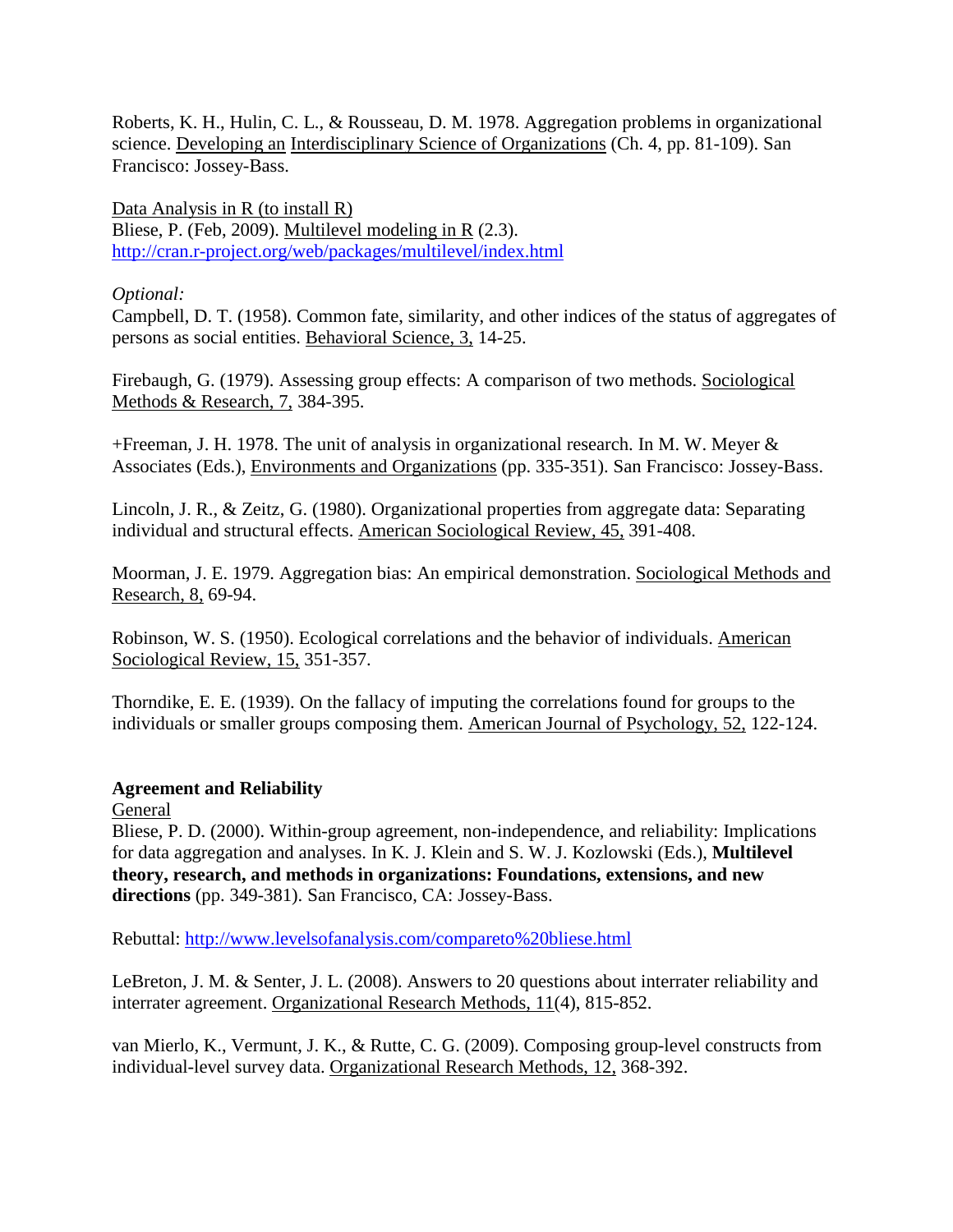### **Dispersion**

Cole, M. S., Bedeian, A. G., Hirschfeld, R. R., & Vogel, B. (2011). Dispersion-composition models in multilevel research: A data-analytic framework. Organizational Research Methods, 14, 718-734.

Klein, K. J., Conn, A. B., Smith, D. B., & Sorra, J. S. (2001). Is everyone in agreement? An exploration of within-group agreement in employee perceptions of the work environment. Journal of Applied Psychology, 86, 3-16.

Roberson, Q. M., Sturman, M. C., Simons, T. L. (2007). Does the measure of dispersion matter in multilevel research? A comparison of the relative performance of dispersion indexes. Organizational Research Methods, 10, 564-588.

### rwg

James, L. R., Demaree, R. G., & Wolf, G. (1984). Estimating within group interrater reliability with and without response bias. Journal of Applied Psychology, 69, 85-98.

LeBreton, J. M., James, L. R., & Lindell, M. K. (2005). Recent issues regarding  $r_{\text{WG}}$ ,  $r_{\text{WG}}$ ,  $r_{\text{WG}}$ , and  $r_{\text{WGG}}$ . Organizational Research Methods, 8, 128-138.

Random Group Resampling

Bliese, P. D., & Halverson, R. R. (2002). Using random group resampling in multilevel research: An example of the buffering effects of leadership climate. Leadership Quarterly, 13, 53-68.

Lüdtke, O., & Robitzsch, A. (2009). Assessing within-group agreement: A critical examination of a random-group resampling approach. Organizational Research Methods, 12, 461-487.

Data Analysis in R. Bliese, P. (Feb, 2009). Multilevel modeling in R (2.3).

### *Optional:*

Bartko, J. J. (1976). On various intraclass correlation reliability coefficients. Psychological Bulletin, 83, 762-765.

Beal, D. J., & Dawson, J. F. (2007). On the use of Likert-type scales in multilevel data: Influence on aggregate variables. Organizational Research Methods, 10, 657-672.

Bleise, P. D., & Halverson, R. R. (1998). Group size and measures of group-level properties: An examination of eta-squared and ICC values. Journal of Management, 24, 157-172.

Brown, R. D., & Hauenstein, N. M. A. (2005). Interrater agreement reconsidered: An alternative to the rwg indices. Organizational Research Methods, 8, 165-184.

Burke, M. J., & Dunlap, W. P. 2002. Estimating interrater agreement with the average deviation index: A user's guide. Organizational Research Methods, 5, 159-172.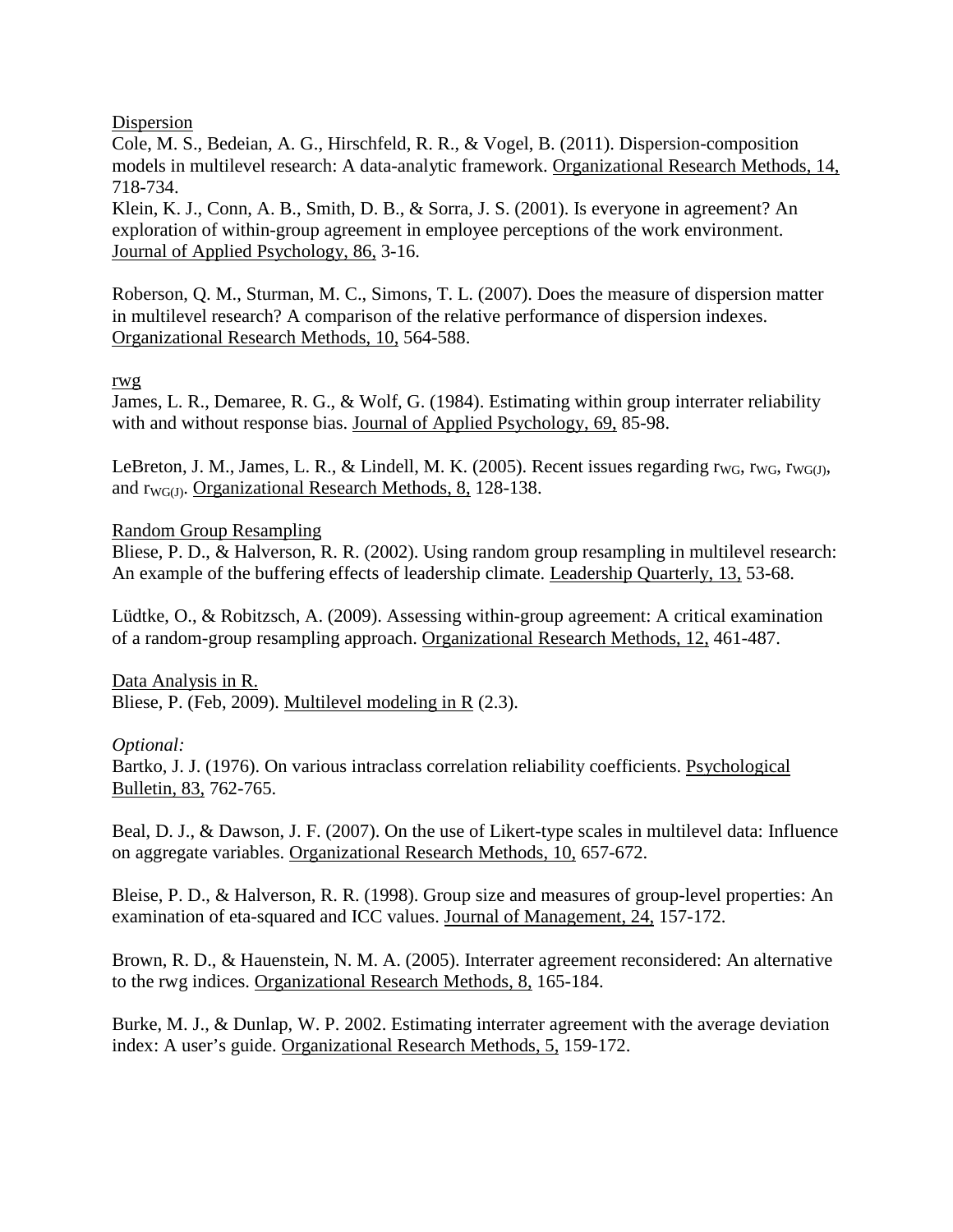Cohen, A., Doveh, E., & Eick, U. (2001). Statistical properties of the  $rw_{G(1)}$  index of agreement. Psychological Methods, 6, 297-310.

Cohen, A., Doveh, E., & Nahum-Shani, I. (2009). Testing agreement for multi-item scales with the indices  $r_{WG(J)}$  and  $AD_{M(J)}$ . Organizational Research Methods, 12, 148-164.

McGraw, K. O., & Wong, S. P. (1996). Forming inferences about some intraclass correlation coefficients. Psychological Methods, 1, 30-46.

Newman, D. A., & Sin, H. P. (2009). How do missing data bias estimates of within-group agreement? Sensitivity of  $SD_{WG}$ ,  $CV_{WG}$ ,  $r_{WGG}$ ,  $r_{WGG}$ , and ICC to systematic nonresponse. Organizational Research Methods, 12, 113-147.

# *Optional debate over rwg:*

Schmidt, F. L., & Hunter, J. E. (1989). Interrater reliability coefficients cannot be computed when only one stimulus is rated. Journal of Applied Psychology, 74, 368-370.

Kozlowski, S. W. J., & Hattrup, K. (1992). A disagreement about within-group agreement: Disentangling issues of consistency versus consensus. Journal of Applied Psychology, 77, 161- 167.

James, L. R., Demaree, R. G., & Wolf, G. (1993). rwg: An assessment of within group interrater agreement. Journal of Applied Psychology, 78, 306-309.

# **WABA**

Dansereau, F., Cho, J., & Yammarino, F. J. (2006). Avoiding the "fallacy of the wrong level": A within and between analysis (WABA) approach. Group and Organization Management, 31, 536- 577.

Dansereau, F., & Yammarino, F. (2000). Within and between analysis: The variant paradigm as an underlying approach to theory building and testing. In K. J. Klein & S. W. J. Kozlowski (Eds.), **Multilevel theory, research and methods in organizations** (pp. 425-466). San Francisco, CA: Jossey-Bass.

# Debate:

George, J. M. (1990). Personality, affect, and behavior in groups. Journal of Applied Psychology, 75, 107-116.

Yammarino, F. J. & Markham, S. F. (1992). On the application of within and between analysis: Are absence and affect really group-based phenomena? Journal of Applied Psychology, 77, 168-176. (Provides a critique of George, 1990)

George, J. M., & James, L. R. (1993). Personality, affect, and behavior in groups revisited: Comment on aggregation, levels of analysis, and a recent application of within and between analysis. Journal of Applied Psychology, 78, 798-804.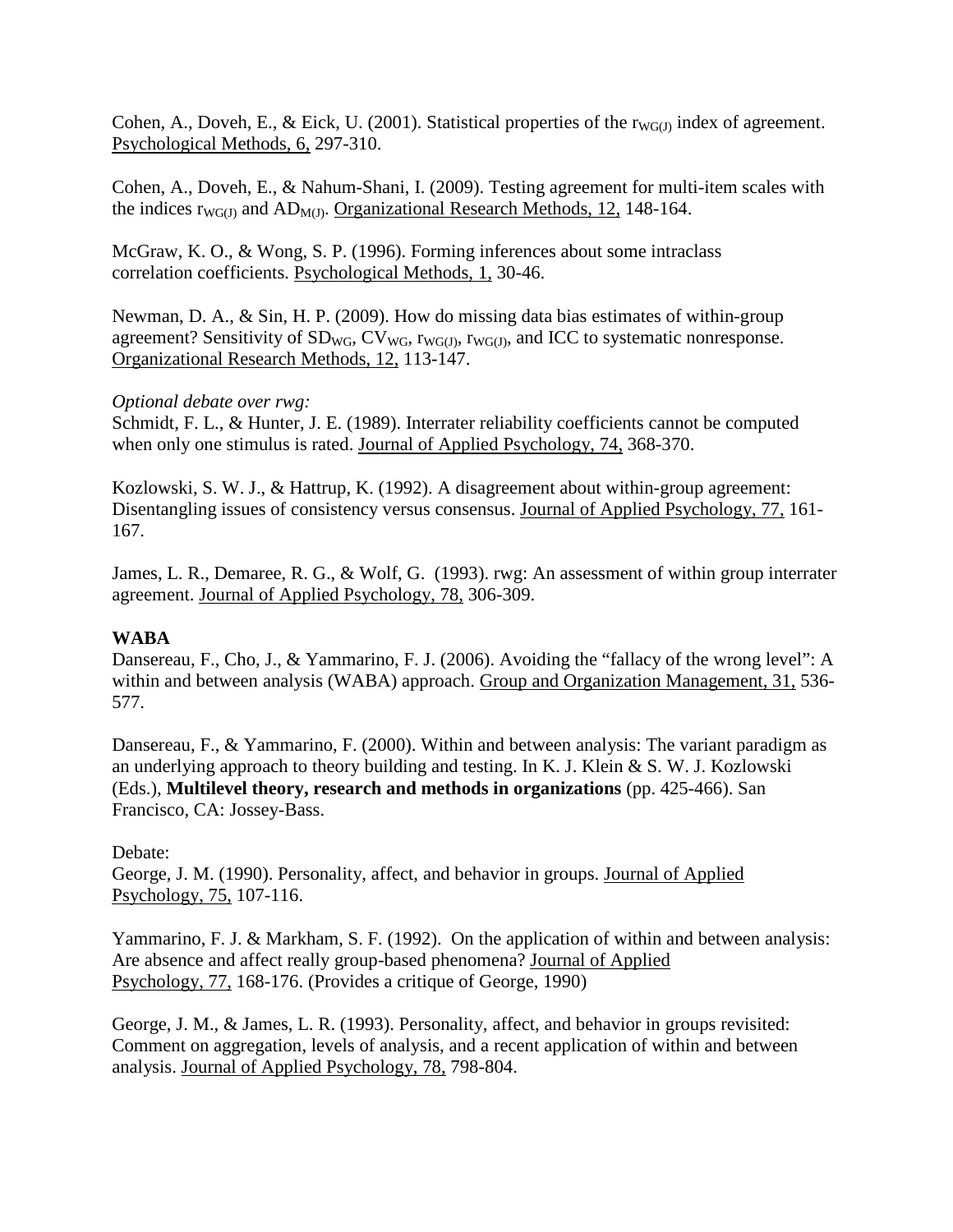*Optional:*

Markham, S. E., & Halverson, R. R. (2002). Within- and between-entity analyses in multilevel research: A leadership example using single level analyses and boundary conditions (MRA). Leadership Quarterly, 13, 35-52.

# **Hierarchical Linear Modeling/Random Coefficient Modeling**

Hofmann, D.A. (1997). An overview of the logic and rationale of hierarchical linear models. Journal of Management, 23, 723-744.

Hofmann, D. A., Griffin, M., & Gavin, M. (2000). The application of hierarchical linear modeling to organizational research. In K. J. Klein & S. W. J. Kozlowski (Eds.), **Multilevel theory, research and methods in organizations** (pp. 467-511). San Francisco, CA: Jossey-Bass.

Klein, K., Bliese, B., Kozlowski, S., Dansereau, F., Gavin, M., Griffin, M., Hofmann, D., James, L., Yammarino, F., & Bligh, M. (2000). Multilevel analytical techniques: Commonalities, differences, and continuing questions. In K. J. Klein & S. W. J. Kozlowski (Eds.), **Multilevel theory, research and methods in organizations** (pp. 512-556). San Francisco, CA: Jossey-Bass.

*Optional:*

Albright, J. J. (2007, May 11). Estimating multilevel models using SPSS, Stata, and SAS.

Ballinger, G. A. (2004). Using generalized estimating equations for longitudinal data analysis. Organizational Research Methods, 7, 127-150.

Bliese, P. D. (2002). Multilevel random coefficient modeling in organizational research: Examples using SAS and S-PLUS. In F. Drasgow & N. Schmitt (Eds.), **Measuring and analyzing behavior in organizations** (pp. 401-445). San Francisco, CA: Jossey-Bass.

Bliese, P. D., & Hanges P. J. (2004). Being both too liberal and too conservative: The perils of treating grouped data as though they were independent. Organizational Research Methods, 7, 400-417.

Bliese, P. D., & Ployhart, R. E. (2002). Growth modeling using random coefficient models: Model building, testing, and illustrations. Organizational Research Methods, 5, 362-387.

Bryk, A. S. & Raudenbush, S. W. (1987). Application of hierarchical linear models to assessing change. Psychological Bulletin, 101, 147-158.

Hox, J. J. (2002). Multilevel analysis: Techniques and applications. Mahwah, NJ: Lawrence Erlbaum Associates. An earlier (1995) book by the same author, Applied multilevel analysis, Amsterdam: TT-Publicaties, is available online at [www.geocities.com/joophox/publist/amaboek.pdf](http://www.geocities.com/joophox/publist/amaboek.pdf)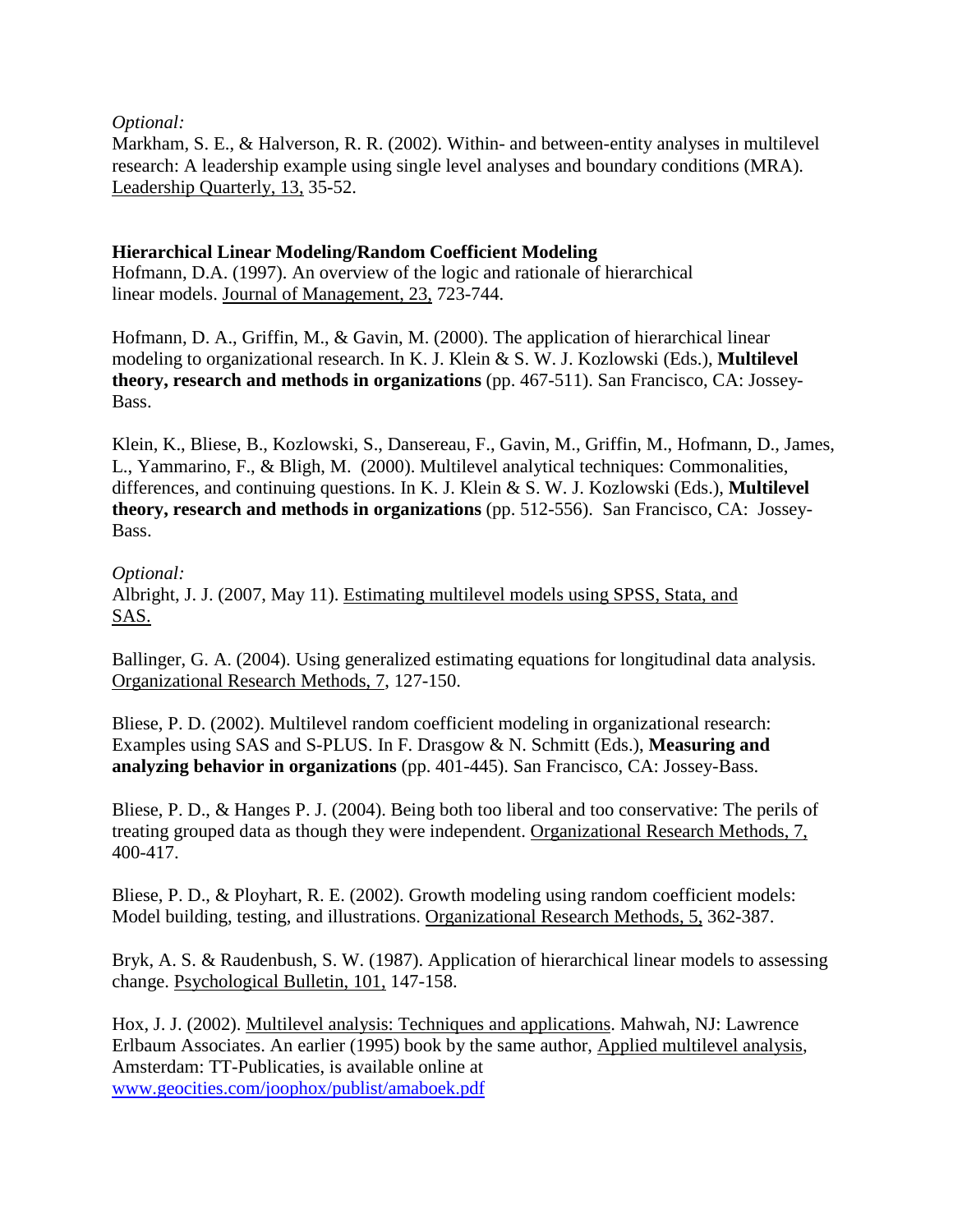Ployhart, R. E., & Vandenberg, R. J. (2010). Longitudinal research: The theory, design, and analysis of change. Journal of Management, 36(1), 94-120.

(not on Sakai) Raudenbush, S. W., & Bryk, A. S. (2001). **Hierarchical linear models: Applications and data analysis methods**. Newbury Park: SAGE Publications. An earlier book by these authors is Bryk, A. S. and Raudenbush, S. W. (1992). **Hierarchical linear models**. Newbury Park: Sage Publications.

(not on Sakai) Raudenbush, S. W., Bryk, A. S., Cheong, Y. F., & Congdon, R. T. (2004). **HLM 6: Hierarchical linear and nonlinear modeling.** Lincolnwood, IL: Scientific Software International.

Scherbaum, C. A., & Ferreter, J. M. (2009). Estimating statistical power and required sample sizes for organizational research using multilevel modeling. Organizational Research Methods, 12, 347-367.

Schonfeld, I. S., & Rindskop, D. (2007). Hierarchical linear modeling in organizational research: longitudinal data outside the context of growth curve modeling. Organizational Research Methods, 10, 417-429.

Singer, J. D. (1998). Using SAS PROC MIXED to fit multilevel models, hierarchical models, and individual growth models. Journal of Educational and Behavioral Statistics, 24, 323-355.

### *Optional SEM Based Approaches:*

(not on Sakai) Chan, D. (1998). The conceptualization and analysis of change over time: An integrative approach incorporating longitudinal mean and covariance structures analysis (LMACS) and multiple indicator latent growth modeling (MLGM). Organizational Research Methods, 1, 421-483.

Willett, J. B., & Keiley, M. K. 2000. Modeling change over time. In H. E. A. Tinsley & S. Brown (Eds.), Handbook of multivariate statistics and mathematical modeling (pp. 665- 695). New York: Academic Press.

Willett, J. B., & Sayer, A. G. (1994). Using covariance structure analysis to detect correlates and predictors of individual change over time. Psychological Bulletin, 116, 363–381.

Wu, W., West, S., G., & Taylor, A. B. (2009). Evaluating model fit for growth curve models: Integration of fit indices from SEM and MLM frameworks. Psychological Methods, 14(3), 183- 201.

**Cross-Level Theory, Contextual Models, Networks** General: Blalock, H. M. (1984). Contextual-effects models: Theoretical and methodological issues. Annual Review of Sociology, 10, 353-372.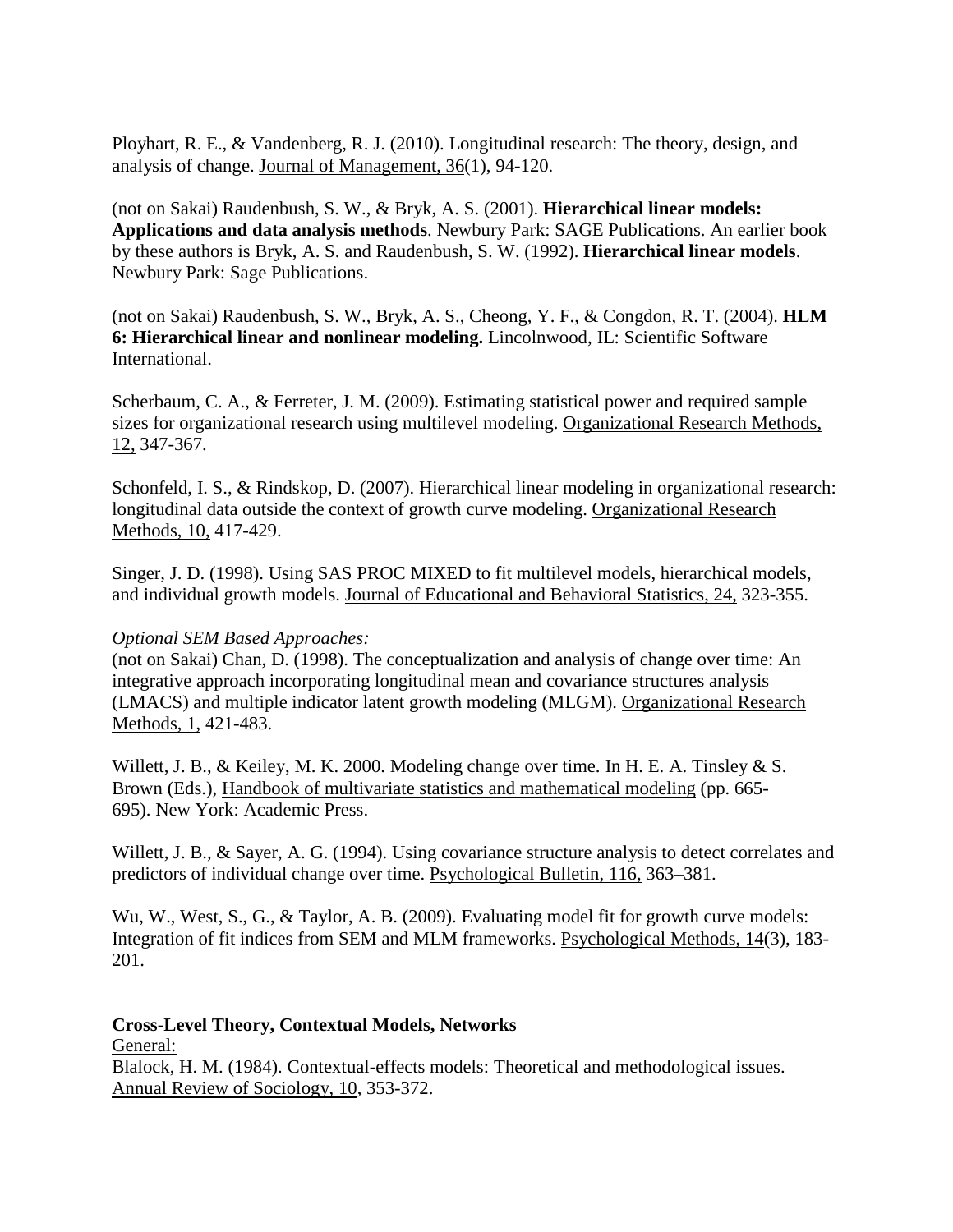James, L., & Williams, L. (2000). The cross-level operator in regression, ANCOVA, and contextual analysis. In K. J. Klein & S. W. J. Kozlowski (Eds.), **Multilevel theory, research and methods in organizations** (pp. 382-424). San Francisco, CA: Jossey-Bass.

Mathieu, J. E., Aguinis, H., Culpepper, S. A., & Chen, G. (2012). Understanding and estimating the power to detect cross-level interaction effects in multilevel modeling. Journal of Applied Psychology, 97(5), 951-966. doi: 10.1037/a0028380

Mossholder, K. W., & Bedeian, A. G. (l983). Cross-level inference and organizational research: Perspectives on interpretation and application. Academy of Management Review, 8, 547-558.

### Frog-pond:

Firebaugh, G. (1980). Groups as contexts and frog ponds. In Karlene H. Roberts and Leigh Burstein (eds.), Issues in Aggregation: New Directions for Methodology of Social and Behavioral Science (pp. 43-52). San Francisco: Jossey-Bass,

#### Networks & Structures:

Brass, D. J. (2000). Frog ponds and networks: Trends in multilevel research. In K. J. Klein & S. W. J. Kozlowski (Eds.), **Multilevel theory, research, and methods in organizations** (pp. 557- 571). San Francisco: Jossey-Bass.

Moliterno, T. P., & Mahony, D. M. (2011). Network theory of organization: A multilevel approach. Journal of Management, 37(2), 443-467.

### Centering:

Hofmann, D. A. & Gavin, M. B. (1998). Centering decisions in hierarchical linear models: Implications for research in organizations. Journal of Management, 24, 623-641.

### *Optional:*

Beal, D. J., & Weiss, H. M. (2003). Methods of ecological momentary assessment in organizational research. Organizational Research Methods, 6, 440-464.

Bedian, A. G., Kemery, E. R., & Mossholder, K. W. (1989). Testing for cross-level interactions: An empirical investigation. Behavioral Science, 34, 70-78.

Bliese, P. D., Chan, D. & Ployhart, R. E. 2007. Multilevel methods: Future directions in measurement, longitudinal analyses, and nonnormal outcomes. Organizational Research Methods, 10, 551-563.

Brass, D. J. (l98l). Structural relationships, job characteristics, and worker satisfaction and performance. Administrative Science Quarterly, 26, 33l-348.

Brass, D. J. 1984. Being in the right place: A structural analysis of individual influence in an organization. Administrative Science Quarterly, 29, 518-539.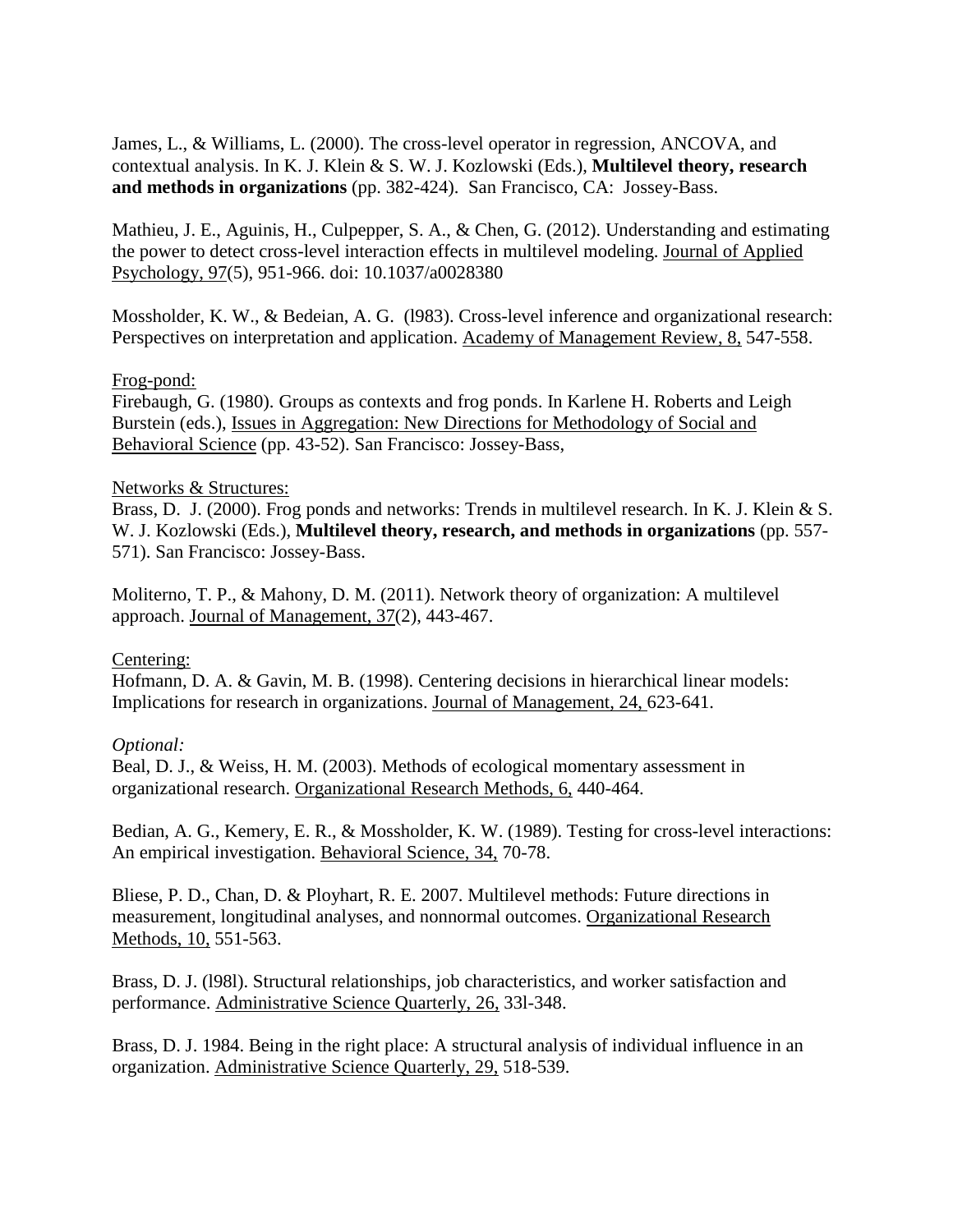Chen, G., Bliese, P. D., & Mathieu, J. E. (2005). Conceptual framework and statistical procedures for delineating and testing multilevel theories of homology. Organizational Research Methods, 8, 375-409.

Davison, M.L., Kwak, N., Seo, Y.S., & Choi, J. (2002). Using hierarchical linear models to examine moderator effects: Person-by-organization interactions. Organizational Research Methods, 5, 231-254.

Enders, C. K. & Tofighi, D. (2007). Centering predictor variables in cross-sectional multilevel models: A new look at an old issue. Psychological Methods, 12, 121- 138.

Hofmann, D. A., & Stetzer, A. (1996). A cross-level investigation of factors influencing unsafe behaviors and accidents. Personnel Psychology, 49, 307-338.

Klein, K. J., Dansereau, F., & Hall, R. J. (1995). On the level: Homogeneity, independence, heterogeneity, and interactions in organizational theory. Academy of Management Review, 20, 7-9.

(not on Sakai) Krackhardt, D. & Porter, L. W. 1985. When friends leave: a structural analysis of the relationship between turnover and stayers' attitudes. Administrative Science Quarterly, 30, 242-261.

Kreft, I. G. G., de Leeuw, J., & Aiken, L. S. (1995). The effect of different forms of centering in hierarchical linear models. Multivariate Behavioral Research, 30, 1-21.

LaHuis, D. M., & Ferguson, M. W. (2009). The accuracy of significance tests for slope variance components in multilevel random coefficient models. Organizational Research Methods, 12, 418-435.

(not on Sakai) Martin, K. D., Cullen, J. B., Johnson, J. L., & Parboteeah, K. P. (2007). Deciding to bribe: A cross-level analysis of firm and home country influences on bribery activity. Academy of Management Journal, 50, 1401-1422.

(not on Sakai) Mathieu, J. E., & Kohler, S. S. (1990). A cross-level examination of group absence influences on individual absence. Journal of Applied Psychology, 75, 217-220.

(not on Sakai) Oldham, G. R., Kulik, C. T., Stepina, L. P. , & Ambrose, M. L. 1986. Relations between situational factors and the comparative referents used by employees. Academy of Management Journal, 29, 599-608.

Rousseau, D. M. (2000). Multilevel competencies and missing linkages. In K. J. Klein & S. W. J. Kozlowski (Eds.), **Multilevel theory, research, and methods in organizations** (pp. 572-582). San Francisco: Jossey-Bass.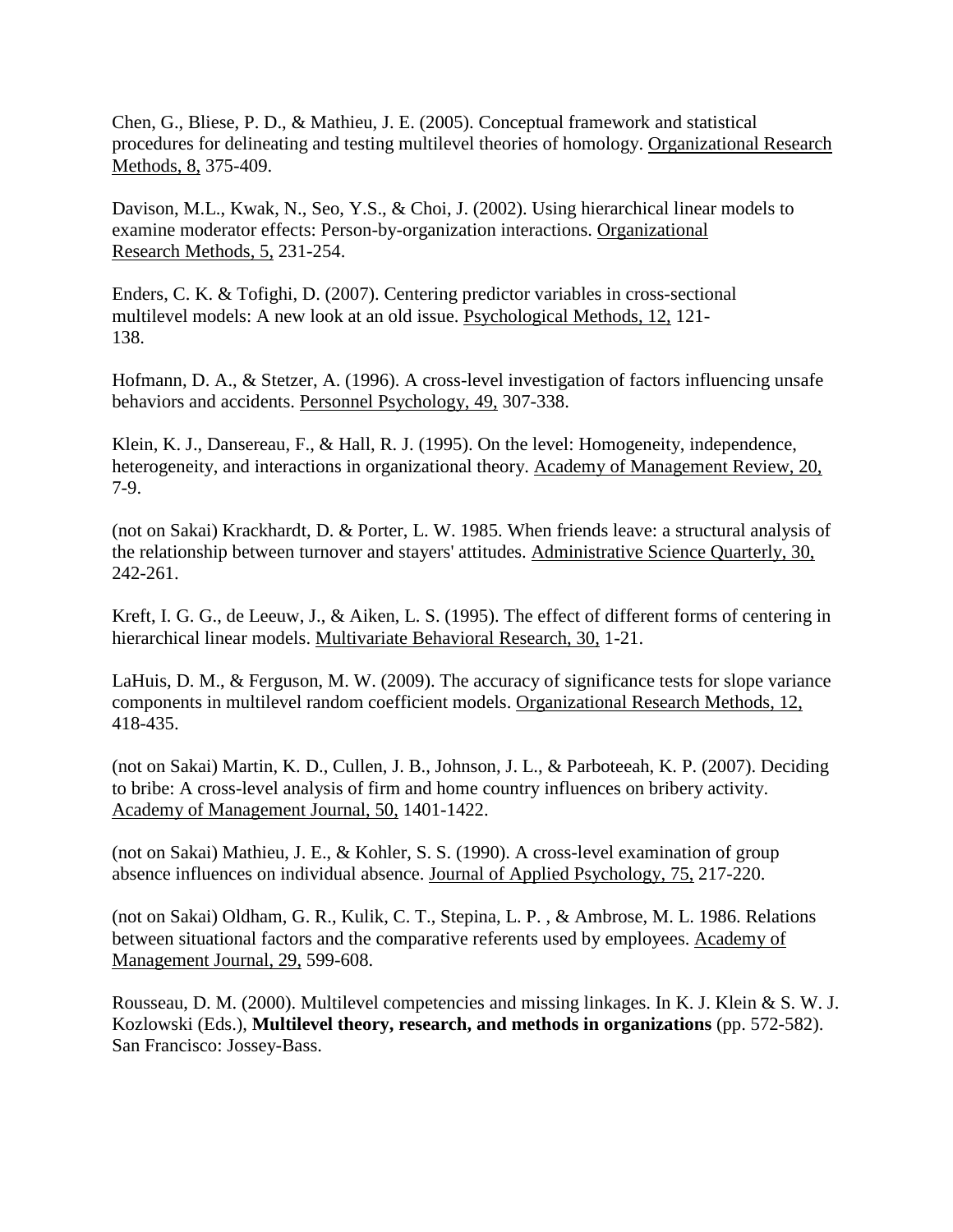(not on Sakai) Rousseau, D. M. (l978). Characteristics of departments, positions, and individuals: Contexts for attitudes and behavior. Administrative Science Quarterly, 23, 52l-540.

(not on Sakai) Sweeney, P. D., McFarlin, D. B., & Inderrieden, E. J. (1990). Using relative deprivation theory to explain satisfaction with income and pay level: A multistudy examination. Academy of Management Journal, 33(2), 423-436

(not on Sakai) Zhang, D., & Willson, V.L. (2006). Comparing empirical power of multilevel structural equation models and hierarchical linear models: Understanding cross-level interactions. Structural Equation Modeling, 13, 615-630.

# **Multilevel Mediational Models**

(not on Sakai) Bauer, D. J., & Curran, P. J. (2005). Probing interactions in fixed and multilevel regression: Inferential and graphical techniques. Multivariate Behavioral Research, 40, 373-400.

Bauer, D. J., Preacher, K. J., & Gil, K. M. (2006). Conceptualizing and testing random indirect effects and moderated mediation in multilevel models: New procedures and recommendations. Psychological Methods, 11, 142-163..

Kenny, D. A., Korchmaros, J. D., & Bolger, N. (2003). Lower level mediation in multilevel models. Psychological Methods, 8, 115-128.

Krull, J. L. & MacKinnon, D. P. (1999) Multilevel mediation modeling in group-based intervention studies. Evaluation Review, 23, 418-444

Krull, J. L., & MacKinnon, D. P. (2001). Multilevel modeling of individual and group level mediated effects. Multivariate Behavioral Research, 36, 249-277.

Preacher, K. J., Zhang, Z., & Zyphur, M. J. (2011). Alternative methods for assessing mediation in multilevel data: The advantages of multilevel SEM. Structural Equation Modeling, 18, 161–182.

Preacher, K. J., Zyphur, M. J. & Zhang, Z. (2011). A general multilevel SEM framework for assessing multilevel mediation. Psychological Methods, 15(3), 209–233.

van Mierlo, H., Rutte, C. G., Vermunt, J. K., Kompier, M. A. J., & Doorewaard, J. A. C. M. (2007). A multi-level mediation model of the relationships between team autonomy, individual task design and psychological well-being. Journal of Occupational and Organizational Psychology, 80, 647-665.

Zhang, Z., Zyphur, M. J., & Preacher, K. J. (2009). Testing multilevel mediation using hierarchical linear models: Problems and solutions. Organizational Research Methods, 12, 695- 719.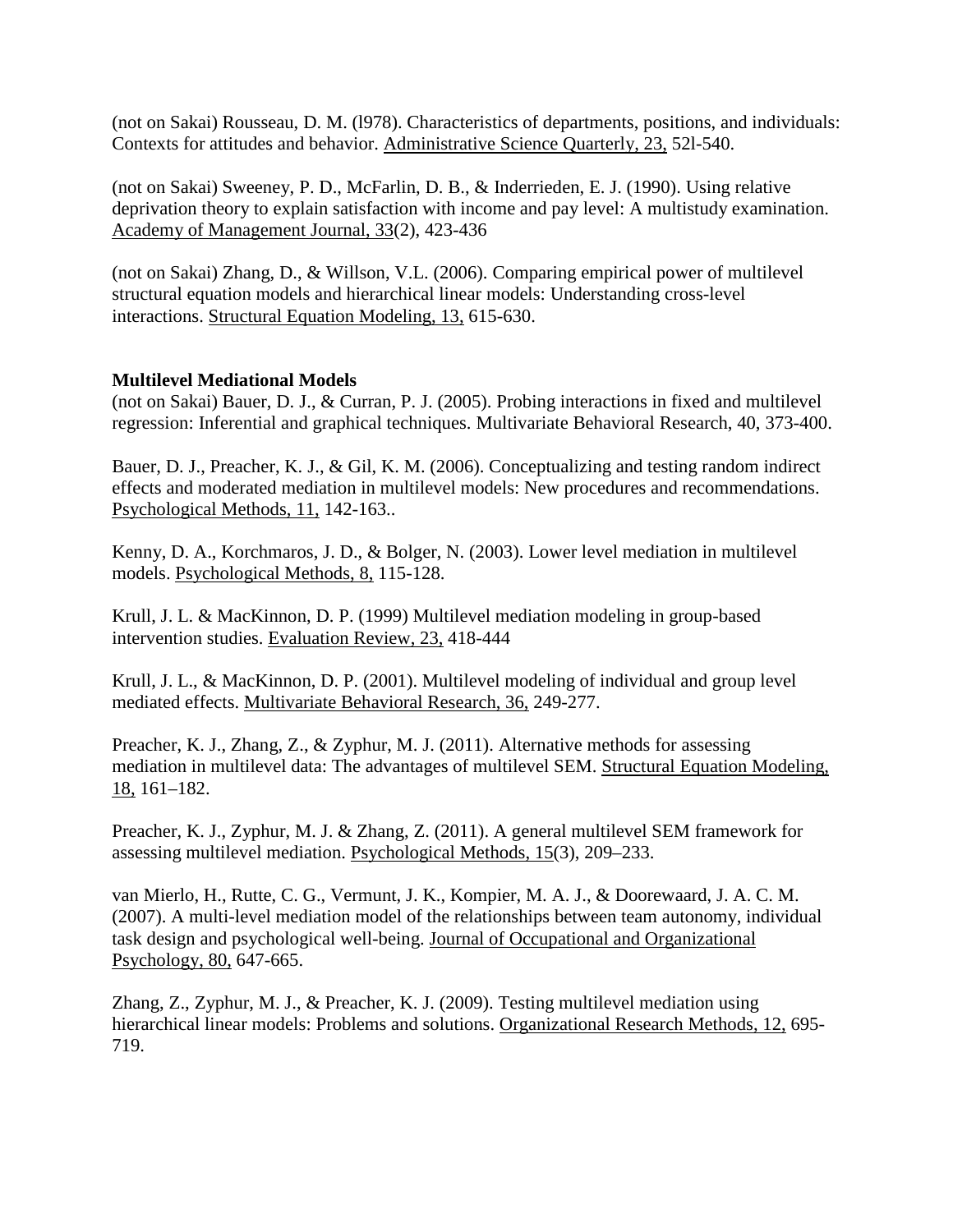## **Climate & Culture**

Chao, G. T. (2000). Multilevel issues and culture. In In K. J. Klein & S. W. J. Kozlowski (Eds.), **Multilevel theory, research, and methods in organizations** (pp. 308-346). San Francisco: Jossey-Bass.

Klein, K. J., Palmer, S. L., & Conn, A. B. (2000). Interorganizational relationships: A multilevel perspective. In K. J. Klein & S. W. J. Kozlowski (Eds.), **Multilevel theory, research, and methods in organizations** (pp. 267-307). San Francisco: Jossey-Bass.

Rousseau, D. M. (1988). The construction of climate in organizational research. In C. L. Cooper and I. Robertson (Eds.), International Journal of Industrial and Organizational Psychology (Chapter 5, pp. 139-158). Oxford, Englad: John Wiley & Sons.

Schneider, B., White, S. S., & Paul, M. C. (1998). Linking service climate and customer perceptions of service quality: Test of a causal model. Journal of Applied Psychology, 83, 150- 163.

## Climate Debate

Jones, A. P., & James, L. R. (1979). Psychological climate: Dimensions and relationships of individual and aggregated work environment perceptions. Organizational Behavior & Human Performance, 23(2), 201-250.

Joyce, W. F., & Slocum, J. W. (1984). Collective climate: Agreement as a basis for defining aggregate climate in organizations. Academy of Management Journal, 27, 721-742.

Glick, W. H. (1985). Conceptualizing and measuring organizational and psychological climate: pitfalls in multilevel research. Academy of Management Review, **10**: 601-616.

James L. R., Joyce, W. F. & Slocum, J. W. (1988). Comment: Organizations do not cognize. Academy of Management Review, **13:** 129-132.

Glick, W. H. (1988). Organizations are not central tendencies: Shadowboxing in the dark, Round 2. Academy of Management Review, **13:** 133-137.

### **Culture**

Gelfand, M. J., Leslie, L. M., & Fehr, R. (2008). To prosper, organizational psychology should. . . adopt a global perspective. Journal of Organizational Behavior, 29, 493–517.

Glisson, C., & James, L. R. (2002). The cross-level effects of culture and climate in human service teams. Journal of Organizational Behavior, 23, 767-794.

### *Optional:*

Griffin, M. A., & Mathieu, J. E. (1997). Modeling organizational processes across hierarchical levels: Climate, leadership, and group process in work groups. Journal of Organizational Behavior, 18, 731-744.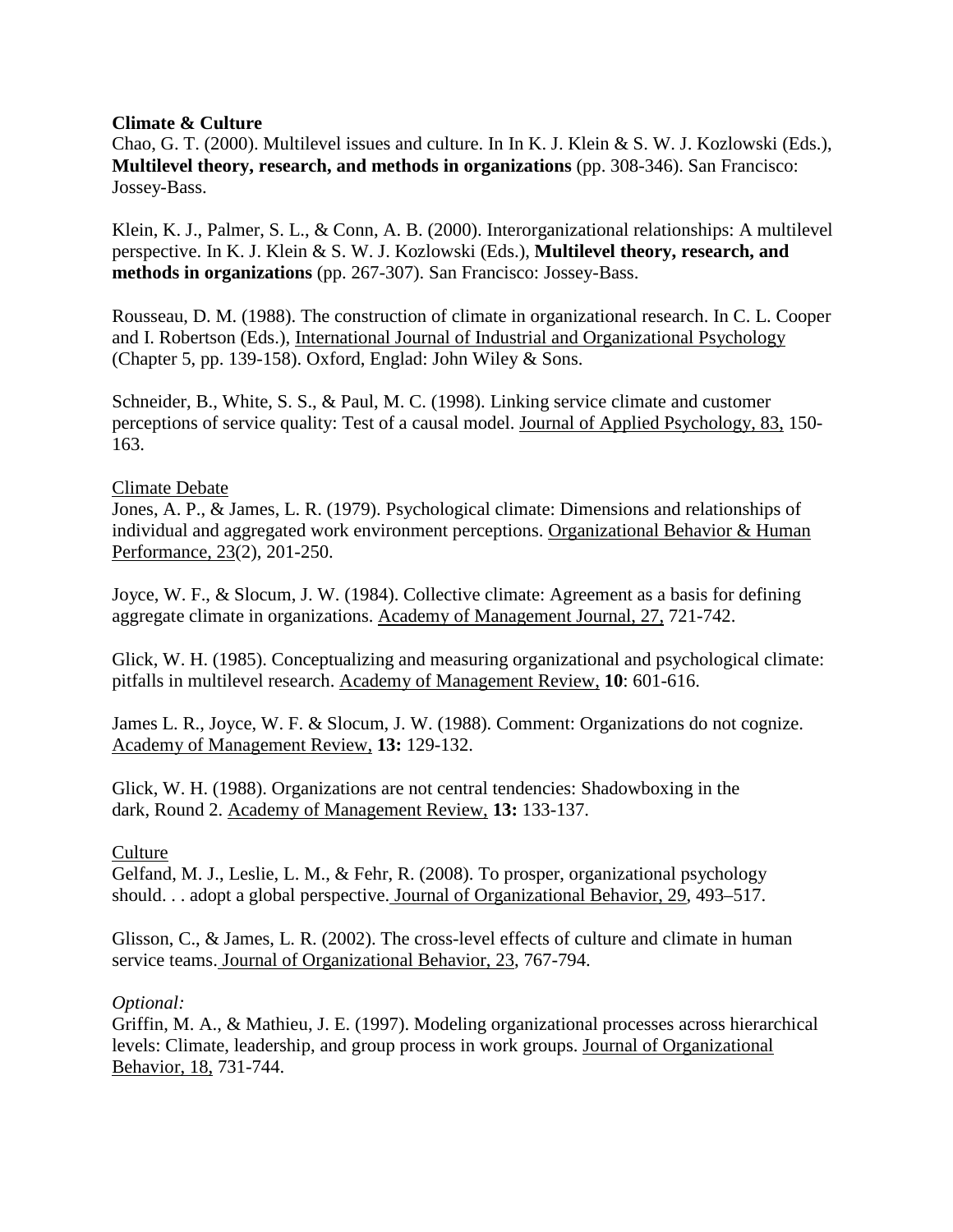Hofmann, D. A., Morgeson, F. P., & Gerras, S. J. (2003). Climate as a moderator of the relationship between leader-member exchange and content specific citizenship: Safety climate as an exemplar. Journal of Applied Psychology, 88, 170-178.

(not on Sakai) Kozlowski, S. W. J., & Farr, J. L. (1988). An integrative model of updating and performance. Human Performance, 1, 5-29.

(not on Sakai) Kozlowski, S. W. J., & Hults, B. M. (l987). An exploration of climates for technical updating and performance. Personnel Psychology, 40, 539-563.

Peterson, M. F., & Castro, S. L. (2006). Measurement metrics at aggregate levels of analysis: Implications for organization culture research and the GLOBE project. The Leadership Quarterly 17, 506–521.

(not on Sakai) Powell, G. N. & Butterfield, D. A. (1978). The case for subsystem climates in organizations. Academy of Management Review, 3, 151-157.

(not on Sakai) Schaffer. B. S., & Riordan, C. M. (2003). A review of cross-cultural methodologies for organizational research: A best- practices approach. Organizational Research Methods, 6, 169-215.

(not on Sakai) Schneider, B. (1987). The people make the place. Personnel Psychology, 40, 437- 453.

(not on Sakai) Schneider, B., Salvaggio, A. N., & Subirats, M. (2002). Climate strength: A new direction for climate research. Journal of Applied Psychology, 87, 220-229.

### **Strategic Human Resource Management**

Huselid, M. A., & Becker, B. E. (2011). Bridging micro and macro domains: Workforce differentiation and strategic human resource management. Journal of Management, 37(2), 421-428. doi: 10.1177/0149206310373400

Ostroff, C., & Bowen, D. E. (2000). Moving HR to a higher level: HR practices and organizational effectiveness In K. J. Klein & S. W. J. Kozlowski (Eds.), **Multilevel theory, research, and methods in organizations** (pp. 211-266). San Francisco: Jossey-Bass.

Takeuchi, R., Chen, G., & Lepak, D. P. (2009). Through the looking glass of a social system: Crosslevel effects of high performance work systems on employees' attitudes. Personnel Psychology, 62, 1-29.

Debate:

Gerhart, B., Wright, P. M., McMahan, G. C., & Snell, S. A. (2000). Measurement error in research on human resources and firm performance: How much error is there and how does if influence effect size estimates? Personnel Psychology, 53, 803–834.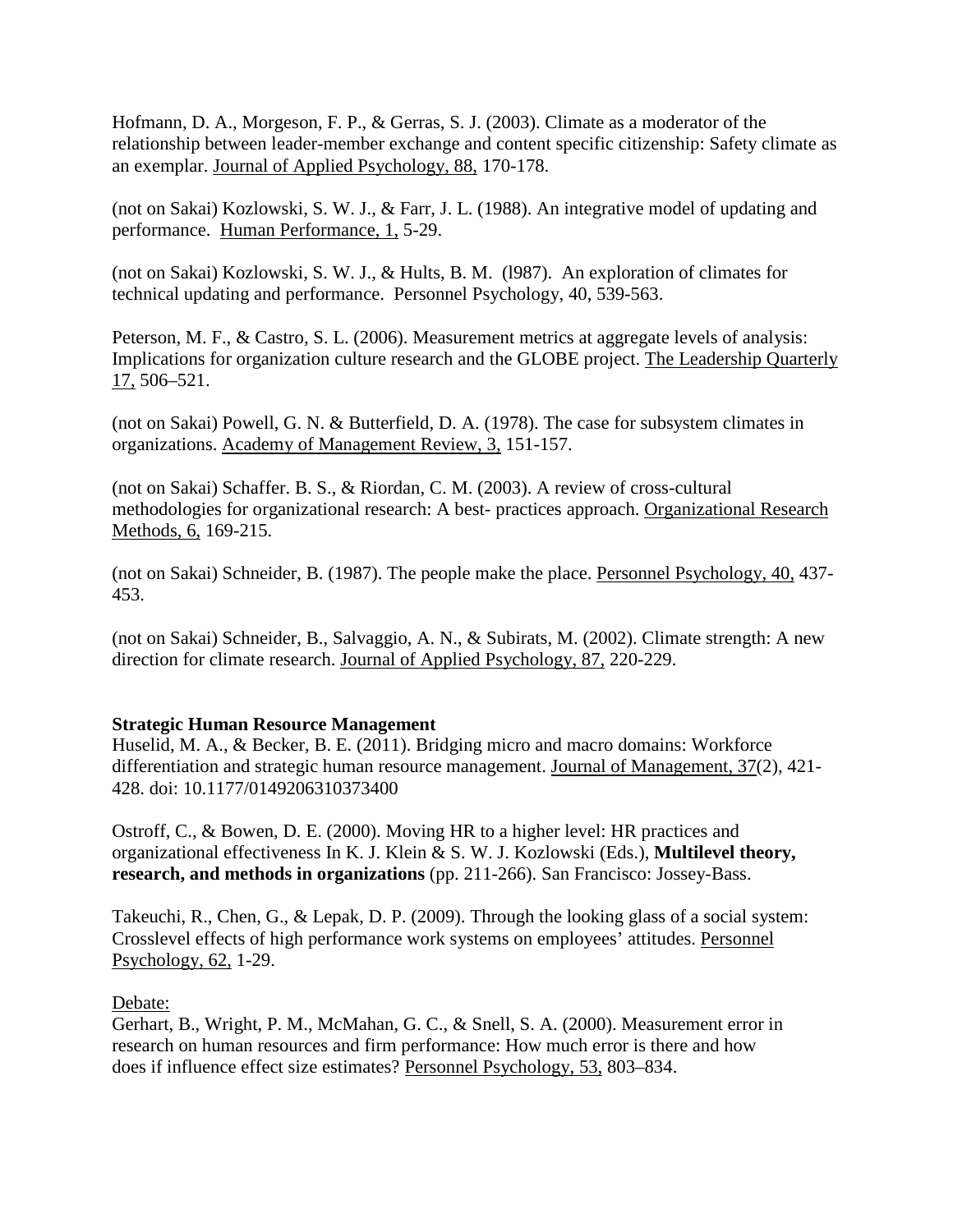Huselid, M. A., & Becker, B. E. (2000). Comment on ''measurement error in research on human resources and firm performance: How much error is there and how does it influence effect size estimates?'' by Gerhart, Wright, McMahan, and Snell. Personnel Psychology, 53, 835–854.

Gerhart, B., Wright, P. M., McMahan, G. C. (2000). Measurement error in research on the human resources and firm performance relationship: further evidence and analysis. Personnel Psychology, 53, 855-872.

Wright, P. M., Gardner, T. M., Moynihan, L. M., Park, H. J., Gerhart, B., & Delery, J. E. (2001). Measurement error in research on human resources and firm performance: Additional data and suggestions for future research. Personnel Psychology, 54, 875–901.

### *Optional:*

Lang, J. R, Dollinger, M. J., & Marino, K. E. (1987). Aggregation bias in strategic decision making research. Journal of Management, 13, 689-702.

Lepak, D. P., Liao, H., Chung, Y., & Harden, E. E. (2006). A conceptual review of human resource management systems in strategic human resource management research. In **Research in Personnel and Human Resources Management** (Vol. 25, pp. 217-271). Elsevier.

(not on Sakai) Oliver, C. 1988. The collective strategy framework: An application to competing predictions of isomorphism. Administrative Science Quarterly, 33, 543-561.

Short, J. C., Ketchen, D. J. Jr., Bennett, N., & du Toit, M. (2006). An examination of firm, industry, and time effects on performance using random coefficients modeling. Organizational Research Methods, 9, 259-284.

### **Performance**

Deadrick, D. L., Bennett, N., & Russell, C. J. (1997). Using hierarchical linear modeling to examine dynamic performance criteria over time. Journal of Management, 23, 745-757.

DeNisi, A. S. (2000). Performance appraisal and performance management: A Multilevel analysis. In K. J. Klein & S. W. J. Kozlowski (Eds.), **Multilevel theory, research, and methods in organizations** (pp. 121-156). San Francisco: Jossey-Bass.

Liao, H., & Chuang, A. (2004). A multilevel investigation of factors influencing employee service performance and customer outcomes. Academy of Management Journal, 47, 41-58.

Ostroff, C. (1992). The relationship between satisfaction, attitudes, and performance: An organizational level analysis. Journal of Applied Psychology, 77 (6), 963-974.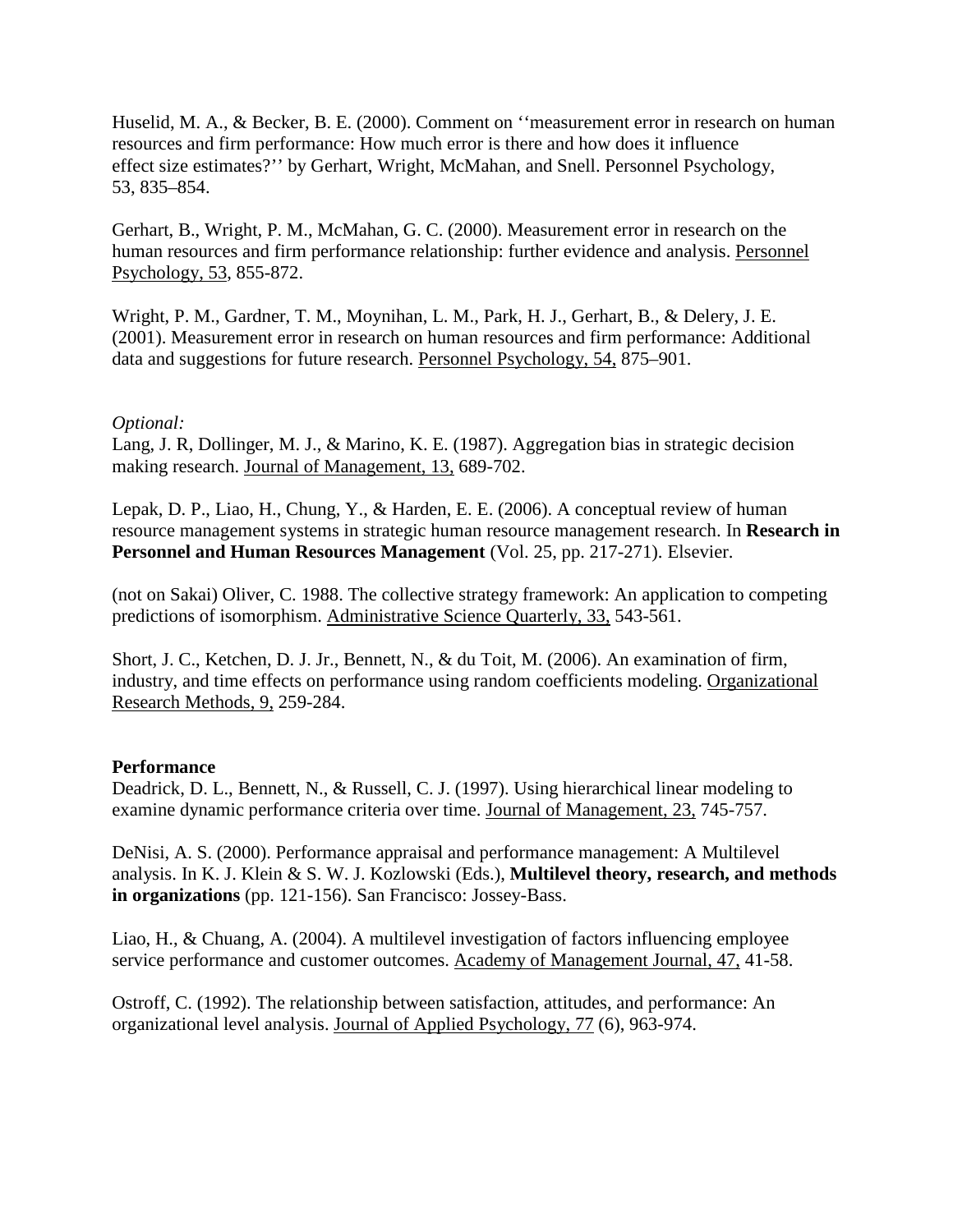Thoresen, C. J., Bradley, J. C., Bliese P. D., & Thoresen, J. D. (2004). The big five personality traits and individual job performance growth trajectories in maintenance and transitional job stages. Journal of Applied Psychology, 89(5), 835-853.

## *Optional:*

Hofmann, D. A., Jacobs, R., & Baratta, J. E. (1993). Dynamic criteria and the measurement of change. Journal of Applied Psychology, 78, 194-204.

Lahuis, D. M., & Avis, J. M. (2007). Using multilevel random coefficient modeling to investigate rater effects in performance ratings. Organizational Research Methods, 10, 97-107.

(not on Sakai) Markham, S. E. (1988). Pay for performance revisited: Empirical example of the importance of group effects. Journal of Applied Psychology, 73, 172-180.

## **Training**

Chen, G., Thomas, B. A., & Wallace, J. C. (2005). A multilevel examination of the relationships among training outcomes, mediating regulatory processes, and adaptive performance. Journal of Applied Psychology, 90, 827-841.

Kozlowski, S. W. J., Brown, K. G., Weissbein, D. A., Cannon-Bowers, J. A., & Salas, E. (2000). A multi-level approach to training effectiveness: Enhancing horizontal and vertical transfer. In K.J. Klein & S.W.J. Kozlowski (Eds.), **Multilevel theory, research, and methods in organizations** (pp. 157-210). San Francisco: Jossey-Bass.

Ostroff, C., & Ford, J. K. (1989). Assessing training needs: Critical levels of analysis. In I. L Goldstein (Ed.), **Training and development in organizations** (pp. 25-62). San Francisco: Jossey-Bass.

# *Optional:*

(not on Sakai) Eyring, J. D., Johnson, D. S. & Francis, D. J. (1993). A cross-level units-ofanalysis approach to individual differences in skill acquisition. Journal of Applied Psychology, 78, 805-814.

# **Teams**

Chen, G., Kanfer, R., DeShon, R. P., Mathieu, J. E., & Kozlowski, S. W. J. (2009). The motivating potential of teams: Test and extension of Chen and Kanfer's (2006) cross-level model of motivation in teams. Organizational Behavior and Human Decision Processes, 110, 45-55.

Gully, S. M., Incalcaterra, K. A., Joshi, A., & Beaubien, J. M. (2002). A meta-analysis of teamefficacy, potency, and performance: Interdependence and level of analysis as moderators of observed relationships. Journal of Applied Psychology, 87, 819-832.

Kostopoulos, K. C., Spanos, Y. E., & Prastacos, G. P. (in press, 2013). Structure and function of team learning emergence: A multilevel empirical validation. Journal of Management.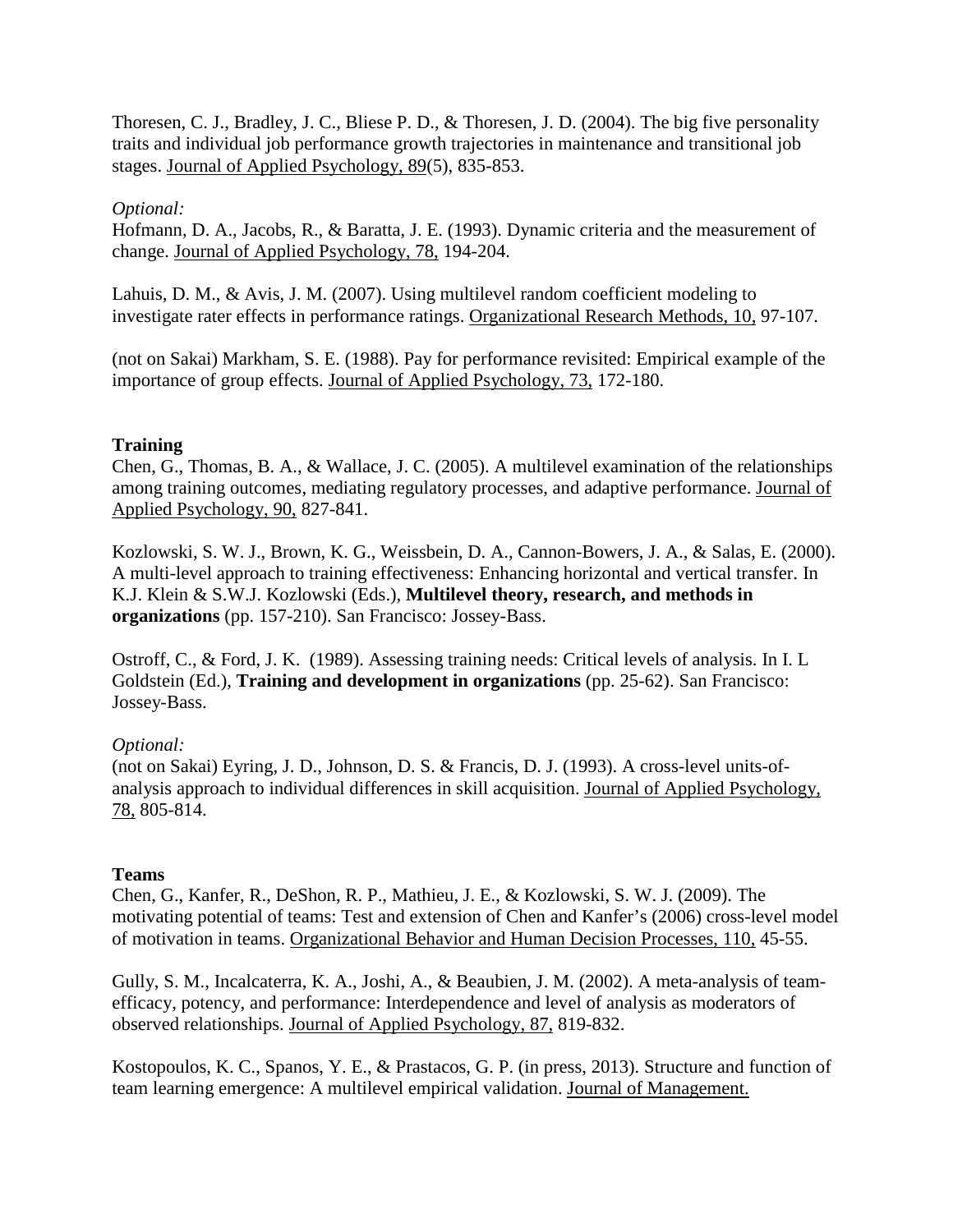Quigley, N. R., Tekleab, A. G., & Tesluk, P. E. (2007). Comparing consensus- and aggregationbased methods of measuring team-level variables: The role of relationship conflict and conflict management processes. Organizational Research Methods, 10, 589-608.

Staw, B. M., Sandelands, L. E. , & Dutton, J. E. 1981. Threat-rigidity effects in organizational behavior: A multilevel analysis. Administrative Science Quarterly, 26, 501-524,

### *Optional:*

(not on Sakai) Barasade, S. G. (2002). The ripple effect: Emotional contagion and its influence on group behavior. Administrative Science Quarterly, 47, 644-675,

(not on Sakai) Chen, G. (2005). Newcomer adaptation in teams: Multilevel antecedents and outcomes. Academy of Management Journal, 48, 101-116.

Chen, G., & Kanfer, R. (2006). Toward a systems theory of motivated behavior in work teams. Research in Organizational Behavior, 27, 223-267.

Chen, G., Simsarian Webber, S., Bliese, P.D., Mathieu, J. E., Payne, S. C., Born, D. H., Zaccaro, S. J. (2002). Simultaneous examination of the antecedents and consequences of efficacy beliefs at multiple levels of analysis. Human Performance, 15, 381-409.

(not on Sakai) Gersick, C. J. 1991. Revolutionary change theories: A multilevel exploration of the punctuated equilibrium paradigm. Academy of Management Review, 16, 10-36.

Gully, S. M., Devine, D. J., & Whitney, D. J. (1995). A meta-analysis of cohesion and performance: Effects of levels of analysis and task interdependence. Small Group Research, 26(4), 497-520.

(not on Sakai) Jex, S. M., & Bliese, P. D. (1999). Efficacy beliefs as a moderator of the impact of work-related stressors: A multilevel study. Journal of Applied Psychology, 84, 349-361.

(not on Sakai) Kirkman, B. L., Chen, G., Farh, J. L., Chen, Z. X., & Lowe, K. B. (2009). Individual power distance orientation and follower reactions to transformational leaders: A cross-level, cross-cultural examination. Academy of Management Journal, 52, 744–764.

Kozlowski, S. W. J., Gully, S. M., Nason, E. R., & Smith, E. M. (1999). Developing adaptive teams: A theory of compilation and performance across levels and time. In D. R. Ilgen & E. D. Pulakos (Eds.), The changing nature of performance: Implications for staffing, motivation, and development (pp. 240-292). San Francisco, CA: Jossey-Bass.

Lindsley, D. H. , Brass, D. J. , & Thomas, J. B. 1995. Efficacy-performance spirals: A multilevel perspective. Academy of Management Review, 20, 645-678.

Marrone, J. A., Tesluk, P. E., & Carson, J. B. (2007). A multilevel investigation of antecedents and consequences of team member boundary-spanning behavior. Academy of Management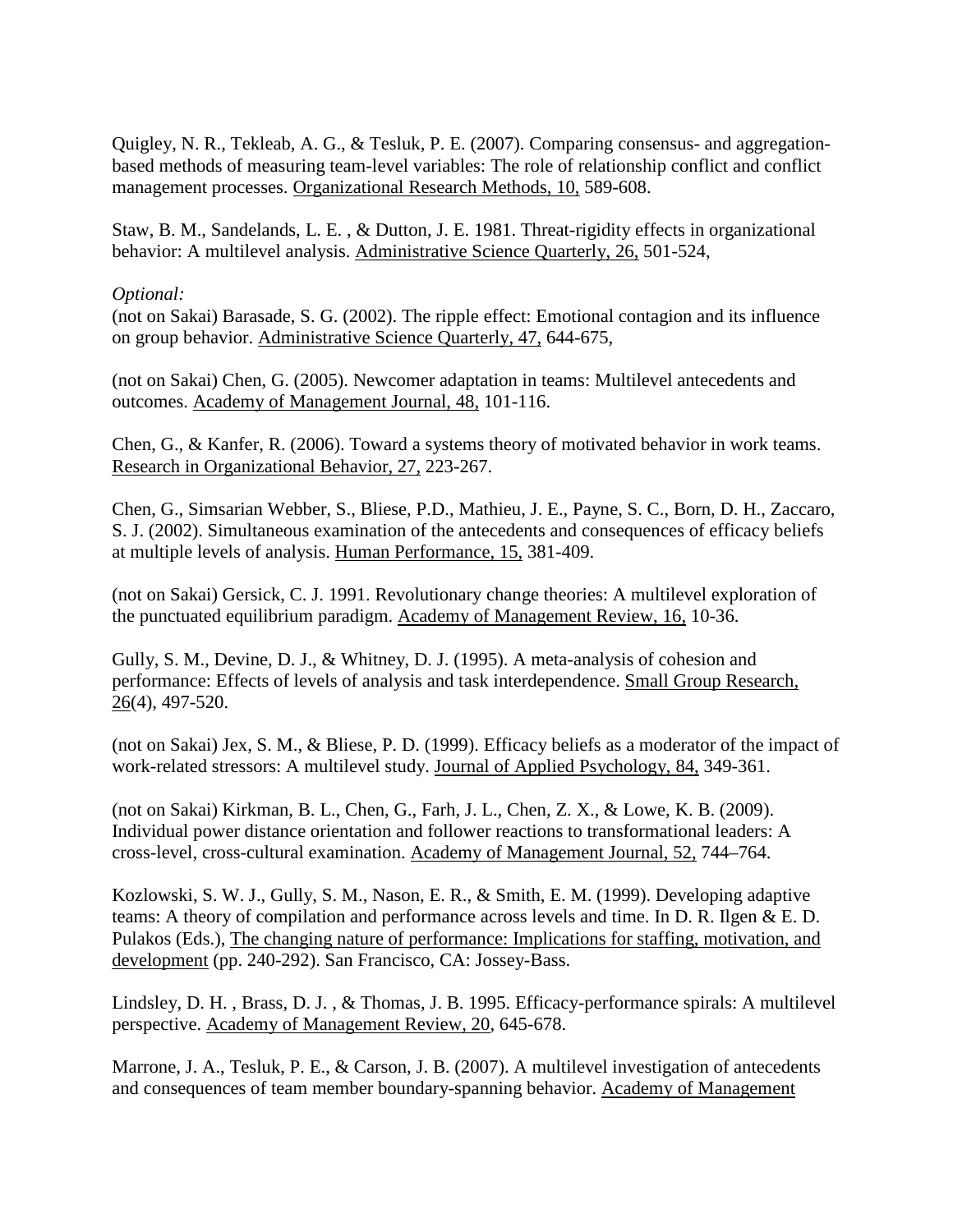Journal, 50, 1423-1439.

(not on Sakai) Maynard, M. T., Mathieu, J. E., Marsh, W. M. & Ruddy, T. (2007). A multi-level investigation of the influences of employees' resistance to teams and empowerment. Human Performance, 20(2), 147-171.

(not on Sakai) Tziner, A. & Eden, D. (1985). Effects of crew composition on crew performance: Does the whole equal the sum of its parts? Journal of Applied Psychology, 70, 85-93.

## **Leadership**

Chen, G., Kirkman, B. L., Kanfer, R., Allen, D., & Rosen, B. (2007). A multilevel study of leadership, empowerment, and performance in teams. Journal of Applied Psychology, 92, 331- 346.

Gentry, W.A., & Martineau, J.W. (2010). Hierarchical linear modeling as an example for measuring change over time in a leadership development evaluation context. Leadership Quarterly, 21, 645-656.

Ployhart, R. E., Holtz, B. C., & Bliese, P. D. (2002). Longitudinal data analysis: Applications of random coefficient modeling to leadership research. The Leadership Quarterly, 13, 455-486.

Yammarino, F. J., & Dansereau, F. (2008). Multi-level nature of and multi-level approaches to leadership. The Leadership Quarterly, 19, 135-151.

Zhang, Z., Waldman, D. A., & Wang, Z. (2012). A multilevel investigation of leader– member exchange, informal leader emergence, and individual and team performance. Personnel Psychology, 65, 49-78.

### *Optional:*

(not on Sakai) Avolio, B. J. & Bass, B. M. (1995). Individual consideration viewed at multiple levels of analysis: A multi-level framework for examining the diffusion of transformational leadership. The Leadership Quarterly, 6, 199-218.

(not on Sakai) Bass, B. M., Avolio, B. J., Jung, D. I., & Berson, Y. (2003). Predicting unit performance by assessing transformational and transactional leadership. Journal of Applied Psychology, 88(2), 207-218.

(not on Sakai) Chen, G., & Bliese, P. D. (2002). The role of different levels of leadership in predicting self and collective efficacy: Evidence for discontinuity. Journal of Applied Psychology, 87, 549-556.

(not on Sakai) Dansereau, F., Yammarino, F. J. & Markham, S. E. (1995). Leadership: The multiple-level approaches. The Leadership Quarterly, 6, 97-109.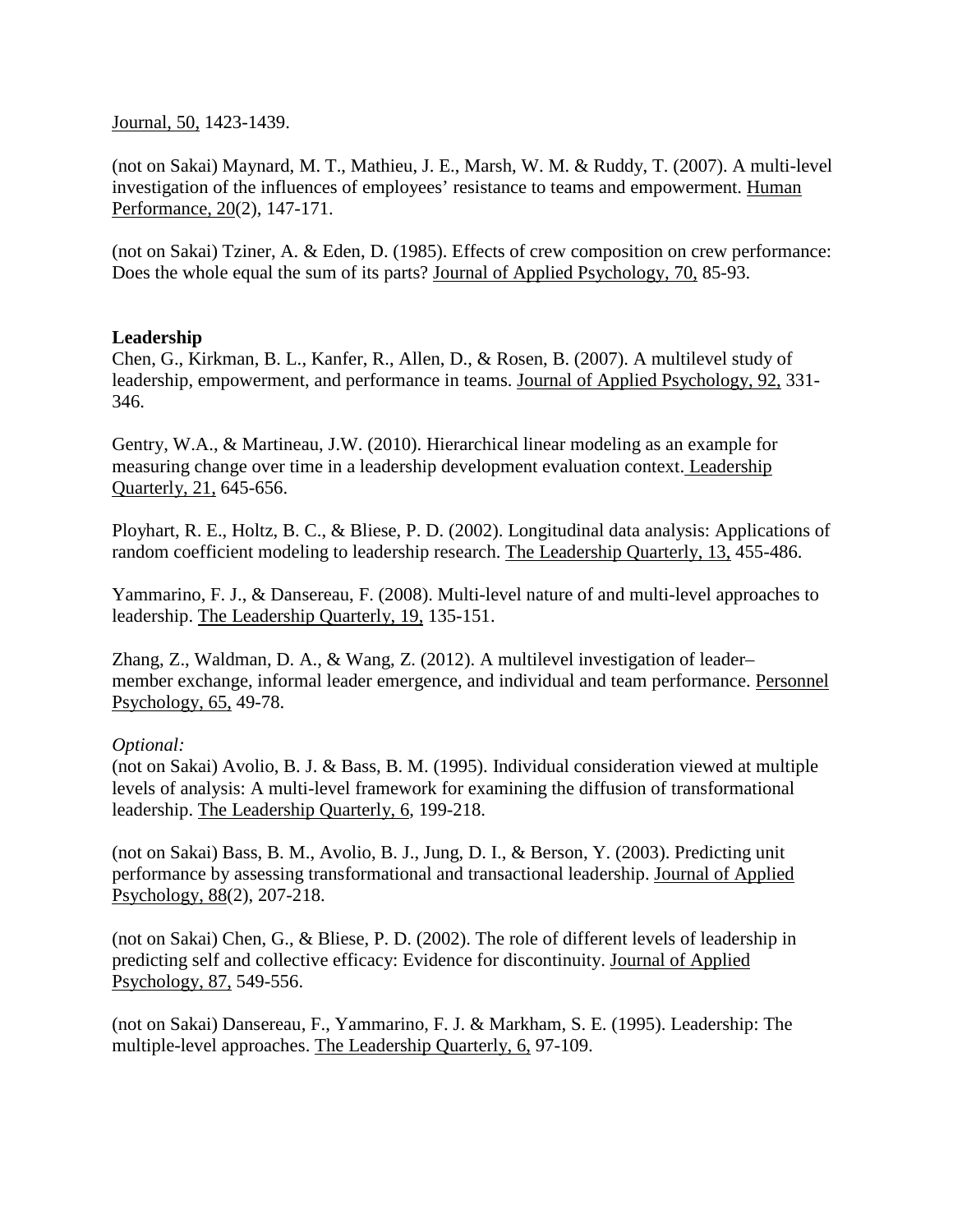(not on Sakai) Gavin, M. B., & Hofmann, D. A. (2002). Using hierarchical linear modeling to investigate the moderating influence of leadership climate. The Leadership Quarterly, 13(1), 15- 33.

(not on Sakai) Hall, R. J., & Lord, R. G. (1998). Multi-level information-processing explanations of followers' leadership perception. *Monographs in Organizational Behavior and Industrial Relations, 24*, (B), 159-184. (Re-publication of Hall & Lord, 1995).

(not on Sakai) Yammarino, F. J. & Dubinsky, A. J. (1994). Transformational leadership theory: using levels of analysis to determine boundary conditions. Personnel Psychology, 47, 787-812.

## **Selection and Staffing**

Gully, S. M., Phillips, J. M., & Kim, M. S. (in press). Strategic recruitment: A multilevel perspective. To appear in K. Y. T. Yu and D. Cable (Eds.), The Oxford Handbook of Recruitment. New York, NY: Oxford University Press.

Ployhart, R. E. (2004). Organizational staffing: A multilevel review, synthesis, and model. **Research in Personnel and Human Resources Management** (Vol. 23, pp. 121-176). Elsevier.

Ployhart, R.E., Weekley, J.A., & Baughman, K. (2006). The structure and function of human capital emergence: A multilevel examination of the Attraction-Selection-Attrition model. Academy of Management Journal, 49, 661-677

Schneider, B., Smith, D. B., & Sipe, W. P. (2000). Personnel selection psychology: Multilevel considerations. In K. J. Klein & S. W. J. Kozlowski (Eds.), **Multilevel theory, research, and methods in organizations** (pp. 91-120). San Francisco: Jossey-Bass.

### *Optional:*

+Ployhart, R. E., & Schneider, B. (2002). A multilevel perspective on personnel selection: Implications for selection system design, assessment, and construct validation. In F. J. Dansereau & F. Yamarino (Eds.), **Research in Multi-Level Issues: The Many Faces of Multi-Level Issues** (Vol. 1, pp. 95-140). Elsevier Science Ltd: Oxford, U.K.

### **Other References**

Bailey, W., & Spicer, A. (2007). When does national identity matter? Convergence and divergence in international business ethics. Academy of Management Journal, 50, 1462-1480.

Barden, J. Q., & Mitchell, W. 2007. Disentangling the influences of leaders' relational embeddedness on interorganizational exchange. Academy of Management Journal, 50, 1440- 1461.

Bliese, P. D., & Britt, T. W. (2001). Social support, group consensus, and stressor-strain relationships: Social context matters. Journal of Organizational Behavior, 22, 425-436.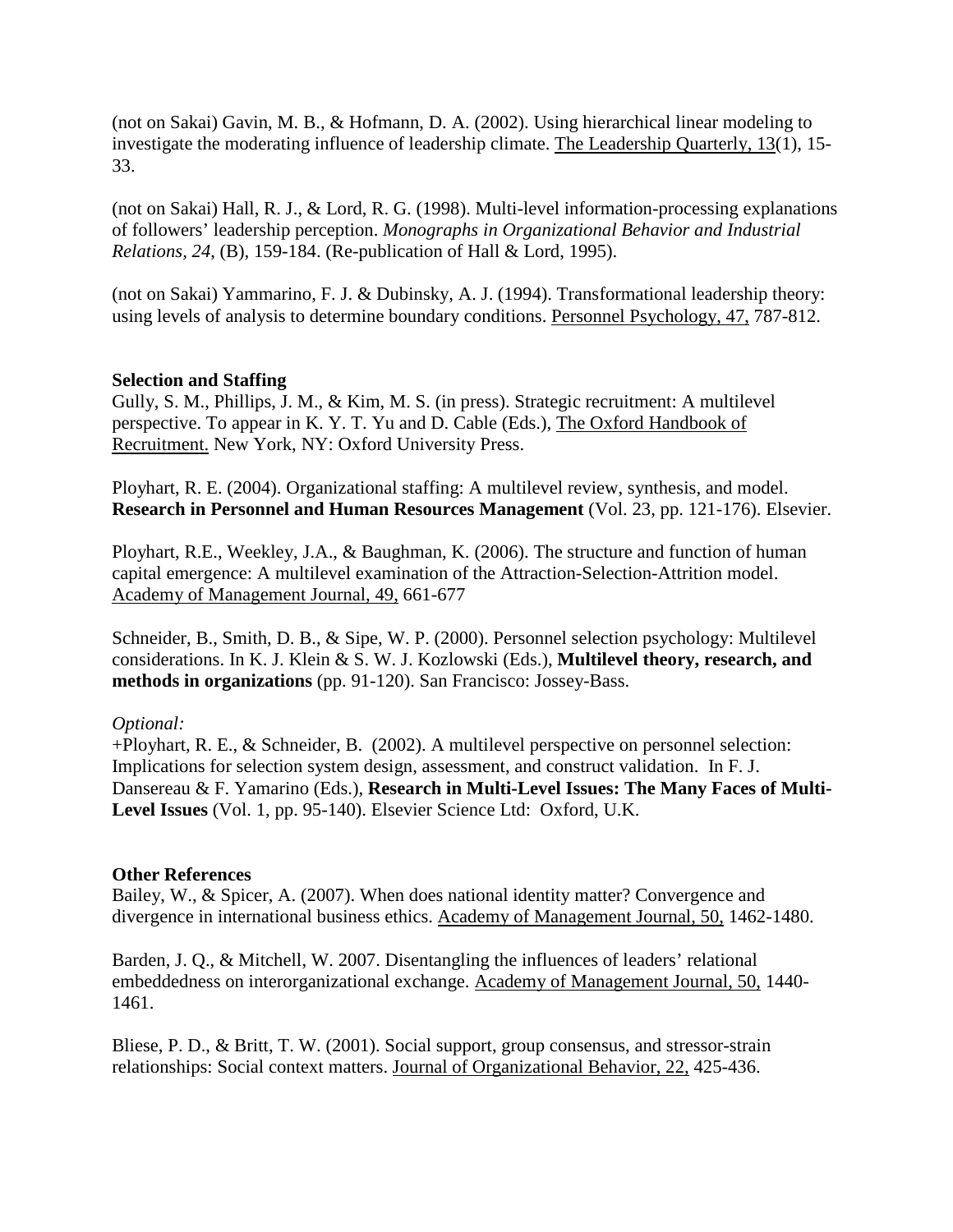Bleise, P. D., & Jex, S. M. (2002). Incorporating a multilevel perspective into occupational stress and research: Theoretical, methodological, and practical implications. Journal of Occupational Health Psychology, 7(3), 265-276.

Bommer, W. H., Dierdorff, E. C., & Rubin, R. S. (2007). Does prevalence mitigate relevance? The moderating effect of group-level OCB on employee performance. Academy of Management Journal, 50, 1481-1494.

Chen, G., Kirkman, B. L., Kim, K., Farh, C. I. C., & Tangirala, S. (in press). When does crosscultural motivation enhance expatriate effectiveness? A multilevel investigation of the moderating roles of subsidiary support and cultural distance. Academy of Management Journal.

Chreim, S., Williams, B. E., & Hinings, C. R. (2007). Interlevel influences on the reconstruction of professional role identity. Academy of Management Journal, 50, 1515-1539.

Colquitt, J. A., Noe, R. A., & Jackson, C. L. (2002). Justice in teams: Antecedents and consequences of procedural justice climate. Personnel Psychology, 55, 83-109.

de Leeuw J. & Meijer, E., Editors (2008). Handbook of multilevel analysis. New York: Springer-Verlag.

Gelman, A., & Hill, J. (2006). Data analysis using regression and multilevel/hierarchical models. Cambridge University Press

Goldstein, H. (2003). Multilevel statistical models  $(3<sup>rd</sup>$  ed.). London: Edward Arnold. The 2nd edition, published in 1995 but including recent corrections, is available free in electronic form at <http://www.soziologie.uni-halle.de/langer/multilevel/books/goldstein.pdf>

Grawitch, M. J., & Munz, D. C. (2004). Are your data nonindependent? A practical guide to evaluating nonindependence and within-group agreement. Understanding Statistics, 3(4), 231- 257.

Using the MS(Between) and MS(Within) values from a one-way ANOVA, the formulae for ICC1 and ICC2 are as follows:

ICC1: (MSB - MSW) / MSB +  $[(k-1)*MSW]$ ICC2: (MSB-MSW) / MSB OR ICC2:  $k(ICC1) / 1 + (k-1) ICC1$ 

Where  $k =$  the average group size

Hannan, M. T. 1971. Problems in aggregation. In H.M. Blalock (ed.), Causal Models in the Social Sciences, Chicago: Aldine.

Hannan, M. T. & Freeman, J. H. 1976. The population ecology of organizations. American Journal of Sociology, **82**: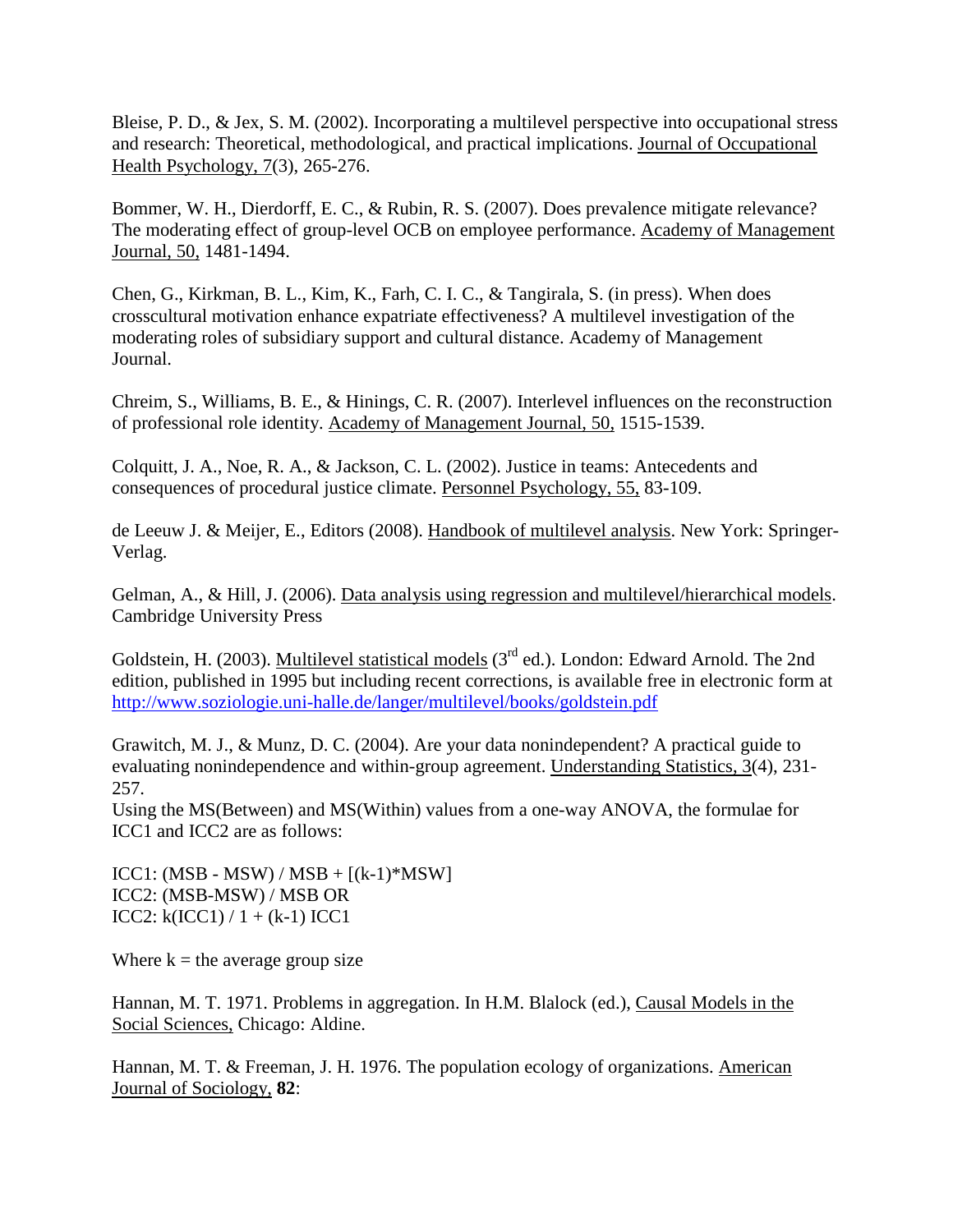Harrison, D. A. & Klein, K. J. (2007). What's the difference? Diversity constructs as separation, variety or disparity in organizations. Academy of Management Review, 32, 1199 – 1228.

Hox, J. Multilevel modeling: When and why.

Joshi, A., Liao, H., & Roh, H. (2011). Bridging domains in workplace demography research: A review and reconceptualization. Journal of Management, 37, 521-552.

Judge, T. A., Scott, B. A., & Ilies, R. (2006). Hostility, job attitudes, and workplace deviance: Test of a multilevel model. Journal of Applied Psychology, 91, 126-138.

Kidwell, R. E., Jr., Mossholder, K. W., & Bennett, N. (1997). Cohesiveness and organizational citizenship behavior: a multilevel analysis using work groups and individuals. Journal of Management.

Kreft, I. G. G. & de Leeuw, J. (1998). Introducing multilevel modeling. Newbury Park: Sage Publications.

Leyland, A. H., & Goldstein, H. (2001). Multilevel modelling of health statistics. New York: Wiley

Longford, N. T. (1993) Random coefficient models. Oxford: Clarendon Press.

Lüdtke, O., & Trautwein, U. (2007). Aggregating to the between-person level in idiographic research designs: Personal goal research as an example of the need to distinguish between reliability and homogeneity. Journal of Research in Personality, 41(1), 230-238.

Marks, M. A., DeChurch, L. A., Mathieu, J. E., Panzer, F. J. & Alonso, A. A. (2005). The importance of goal hierarchies and teamwork processes for multi-team effectiveness. Journal of Applied Psychology, 90, 964-971.

Mathieu, J. E., Ahearne, M. & Taylor, S. R. (2007). A longitudinal cross-level model of leader and salesperson influences on sales force technology use and performance. Journal of Applied Psychology, 92, 528-537.

Mathieu, J. E., & Kohler, S. S. (1990). A cross-level examination of group absence influences on individual absence. Journal of Applied Psychology, 75, 217-220

Maynard, M. T., Gilson, L. L., & Mathieu, J. E. (2012). Empowerment--fad or fab? A multilevel review of the past two decades of research. Journal of Management, 38, 1231-1281.

Mehta P. D. & Neale, M. C. (2005). People are variables too: Multilevel structural equations modeling, Psychological Methods, 10, 259–284.